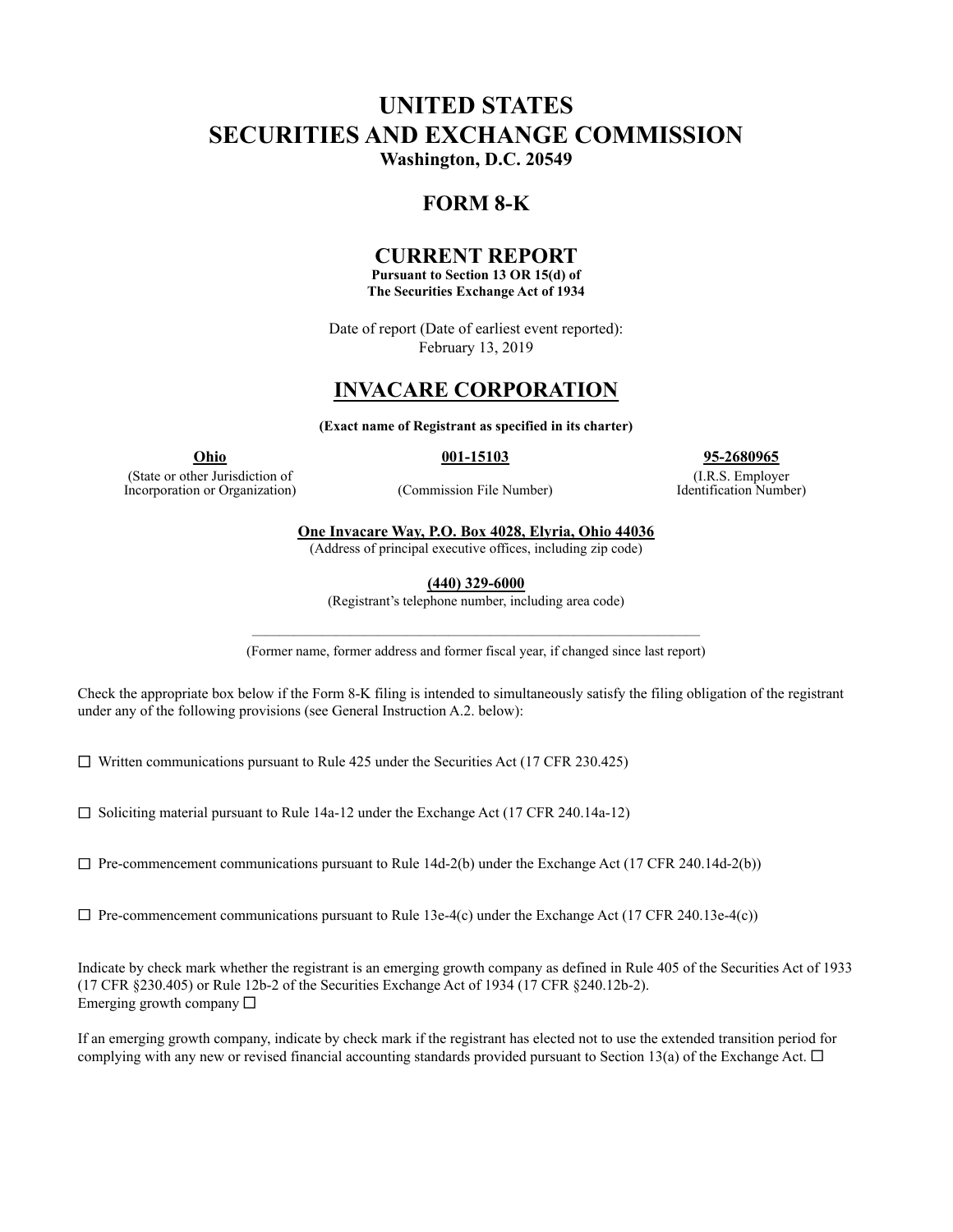#### **Item 2.02 Results of Operations and Financial Condition.**

On February 13, 2019, Invacare Corporation (the "Company") issued a press release regarding its financial results for the three and twelve months ended December 31, 2018. The press release is furnished herewith as Exhibit 99.1.

The attached press release contains non-GAAP financial measures. In the press release, the Company has provided a reconciliation of the non-GAAP financial measures to the most directly comparable GAAP financial measure.

#### **Item 9.01 Financial Statements and Exhibits.**

(d) Exhibits.

Exhibit Number Description of Exhibit 99.1 Press Release, dated February 13, 2019

### SIGNATURE

Pursuant to the requirements of the Securities Exchange Act of 1934, as amended, the registrant has duly caused this report to be signed on its behalf by the undersigned hereunto duly authorized.

> INVACARE CORPORATION (Registrant)

Date: February 13, 2019 By: *By:* /s/ Kathleen P. Leneghan Kathleen P. Leneghan Senior Vice President and Chief Financial **Officer**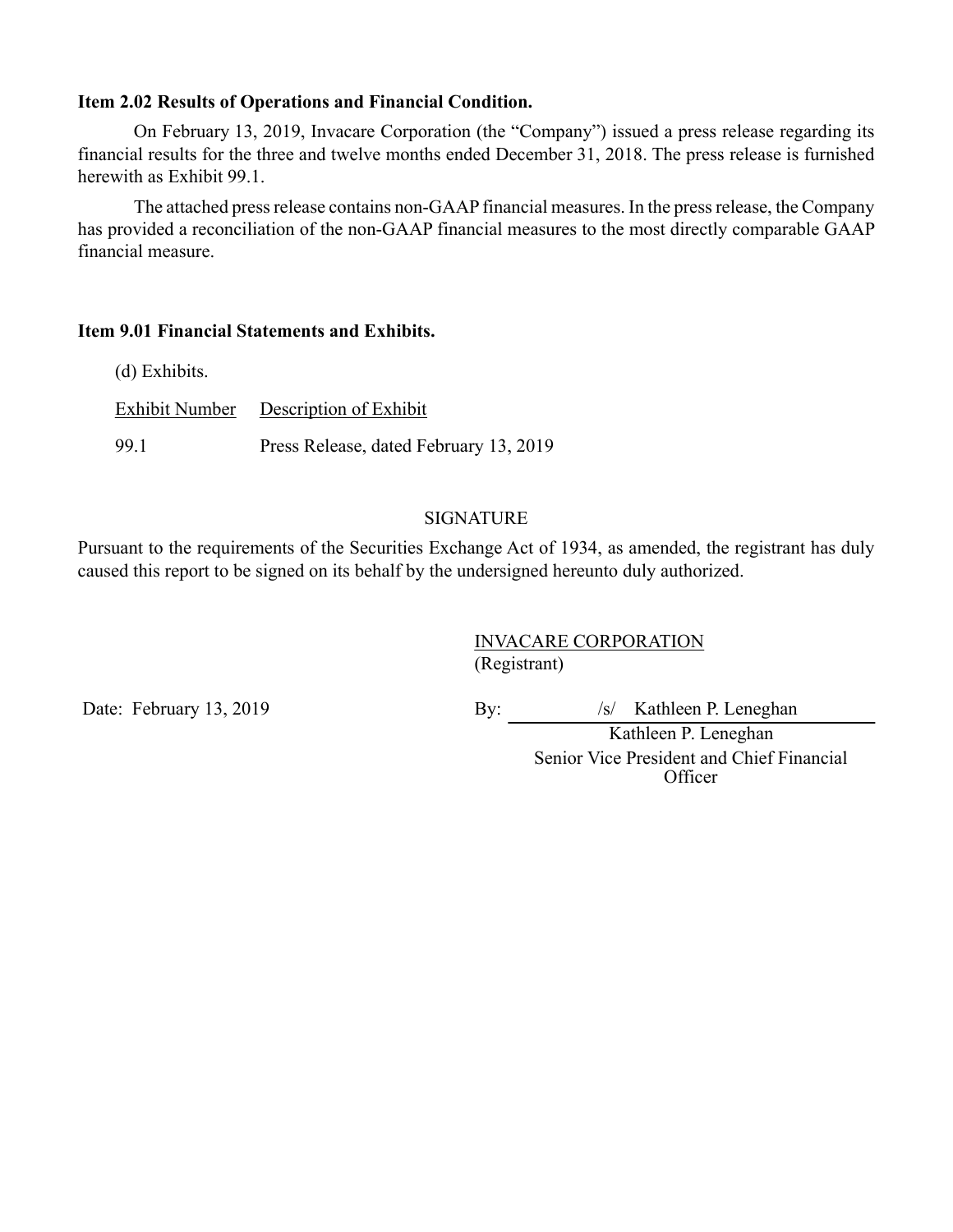# **Exhibit Index**

Exhibit Number Description of Exhibit

99.1 Press Release, dated February 13, 2019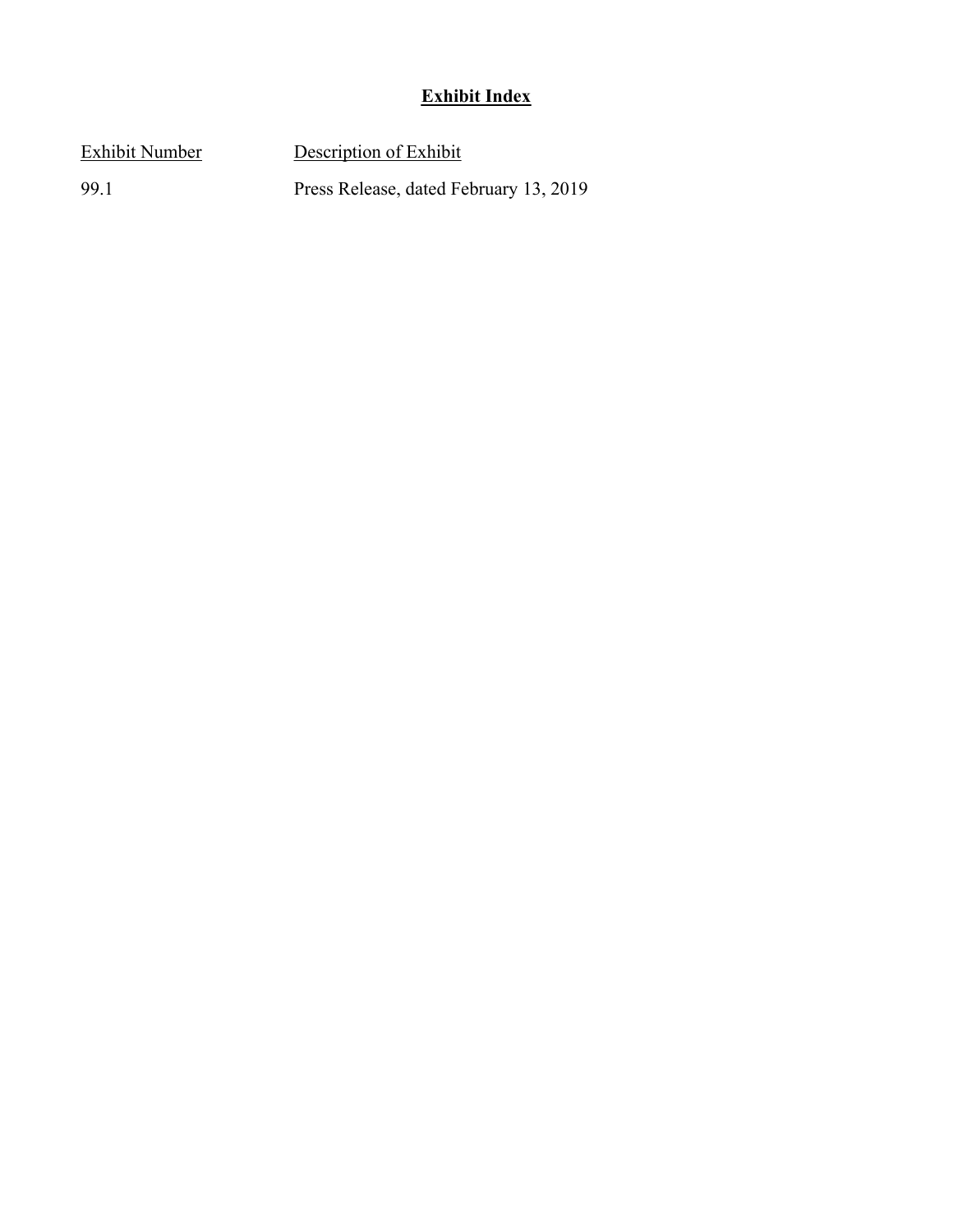# **INVACARE CORPORATION ANNOUNCES FINANCIAL RESULTS FOR THE FOURTH QUARTER AND FULL YEAR ENDED DECEMBER 31, 2018.**

# PROVIDES UPDATE ON ENHANCED TRANSFORMATION AND GROWTH PLAN, INTRODUCES FULL YEAR 2019 GUIDANCE

**ELYRIA, Ohio - (February 13, 2019) -** Invacare Corporation (NYSE: IVC) ("Invacare" or the "company") today announced its financial results for the fourth quarter and year ended December 31, 2018.

#### **Highlights for the Fourth Quarter 2018**

- Reported net sales decreased 2.3% to \$244.6 million, and constant currency net sales<sup>(a)</sup> were flat compared to 4Q17.\*
- Consolidated constant currency sequential net sales<sup>(b)</sup> increased 0.9% compared to 3Q18. Increases in the Europe and Asia/Pacific segments were partially offset by decreases in the North America/Home Medical Equipment ("NA/HME") and Institutional Products Group ("IPG") segments, primarily due to previously guided declines in respiratory and lifestyle product sales.
- Gross margin as a percentage of net sales increased 60 basis points to 27.9% compared to 4Q17, primarily as a result of reduced warranty costs partially offset by increased freight costs and rising material costs associated with U.S. tariffs.
- Operating loss was \$1.1 million, an improvement of \$6.8 million compared to 4Q17, primarily related to a \$5.7 million decrease in SG&A expenses, principally attributable to employment costs, and a \$1.5 million decrease in restructuring costs.
- GAAP loss per share was \$0.04, and adjusted net loss per share<sup>(c)</sup> was \$0.16. GAAP loss per share for 4Q18 benefited from a net gain on convertible debt derivatives.
- Free cash flow<sup>(d)</sup> of \$1.1 million was \$19.5 million lower than 4Q17 as a result of increased accounts receivable balances and expected temporary increase in inventory related to reduced net sales of respiratory products in NA/ HME and facility consolidation production transfers in Europe.
- EBITDA<sup>(e)</sup> was \$3.1 million, an improvement of \$7.0 million compared to 4Q17.

\* Date format is quarter and year in each instance.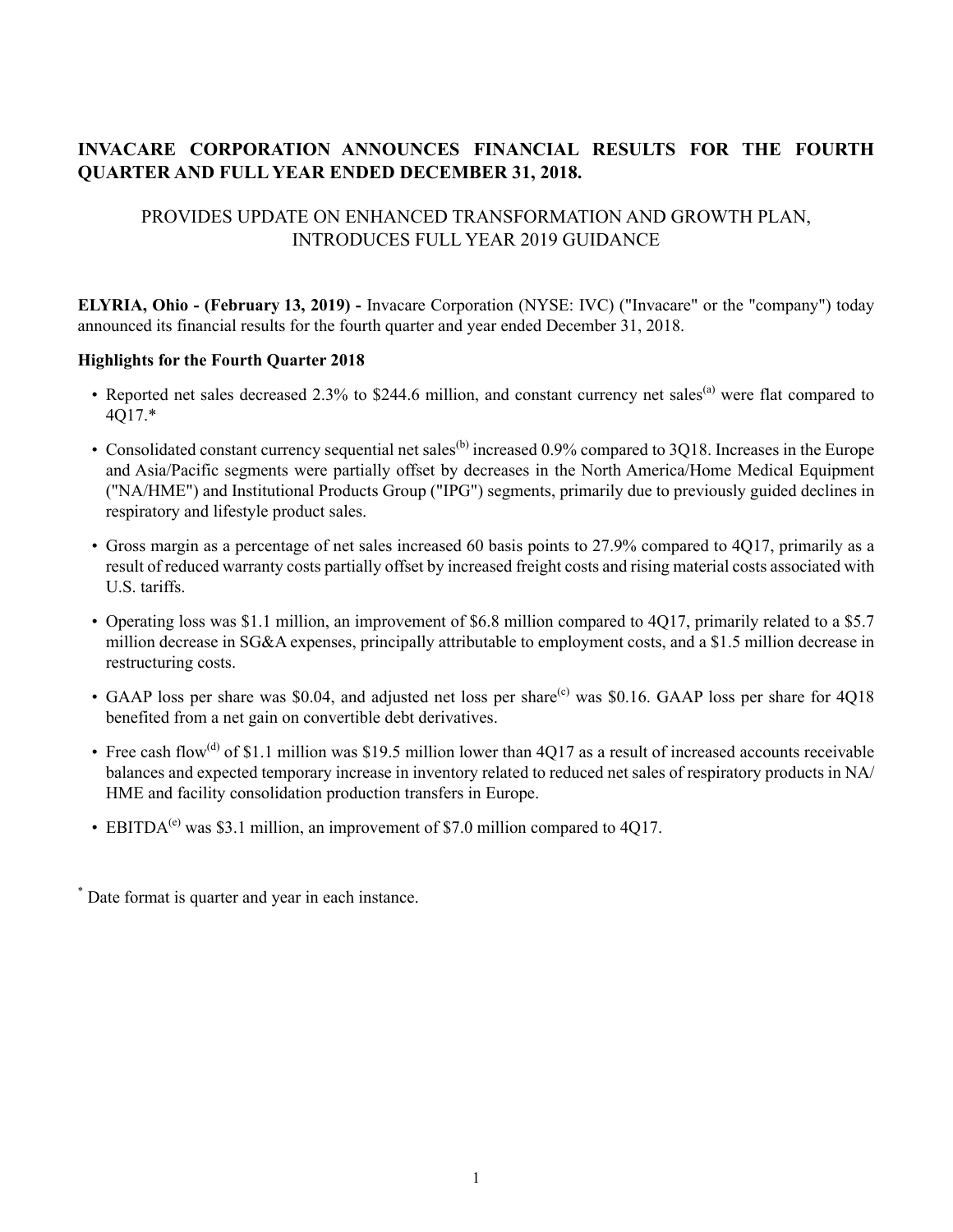### **Key Financial Results for the Fourth Quarter 2018**

|                                       |         |         |                 | $\frac{0}{0}$ |
|---------------------------------------|---------|---------|-----------------|---------------|
| (in millions USD)                     | 4Q18    | 4Q17    | <b>S</b> Change | Change        |
| Net Sales                             | \$244.6 | \$250.4 | \$(5.8)         | $(2.3)\%$     |
| <b>Constant Currency Net Sales</b>    | \$250.3 | \$250.4 | \$(0.1)         | $-$ %         |
| Gross Margin % of Net Sales           | 27.9%   | 27.3%   |                 | 60 bps        |
| Gross Profit                          | \$68.2  | \$68.3  | \$(0.1)         | $(0.1)\%$     |
| Constant Currency SG&A <sup>(f)</sup> | \$68.0  | \$72.7  | \$(4.7)         | $(6.5)\%$     |
| <b>Operating Loss</b>                 | \$(1.1) | \$(7.9) | \$6.8           | 86.0%         |
| Free Cash Flow                        | \$1.1   | \$20.6  | \$(19.5)        | $(94.6)\%$    |
| <b>EBITDA</b>                         | \$3.1   | \$(3.9) | \$7.0           | 177.3%        |

#### **Highlights for the Full Year 2018**

- Reported net sales increased 0.6% to \$972.3 million and constant currency net sales decreased 1.8% compared to 2017.
	- In line with previous guidance, Europe constant currency net sales for the year declined 0.2% as the company strategically reduced sales of less profitable products.
	- Constant currency net sales declines in North America were attributable to previously guided declines in sales of respiratory and lifestyle products impacted by reimbursement changes. These declines were partially offset by constant currency net sales growth of 8.0% in NA/HME of mobility and seating products.
- Gross margin as a percentage of net sales decreased 40 basis points to 27.5% compared to 2017, principally as a result of rising material costs associated with U.S. tariffs, higher freight costs incurred in NA/HME and Europe, and unfavorable operational variances in Europe associated with production transfers.
- Operating loss was \$18.3 million, an improvement of \$21.9 million compared to 2017, primarily related to a \$14.9 million decrease in SG&A expenses, principally attributable to lower employment costs, and an \$8.8 million decrease in restructuring costs.
- GAAP loss per share was \$1.33, and adjusted net loss per share was \$1.32. GAAP loss per share for 2018 benefited from a net gain on convertible debt derivatives.
- Free cash flow usage was \$52.7 million compared to \$40.0 million usage in 2017 as improved operating income was more than offset by cash used to fund working capital. Free cash flow usage was higher than previously guided due to temporarily higher inventory related to facility consolidation production transfers in Europe and reduced respiratory sales in NA/HME, the latter believed to have been impacted by market uncertainty due to changes in reimbursement related to the Centers for Medicare and Medicaid Services (CMS) expanding bid areas to more providers.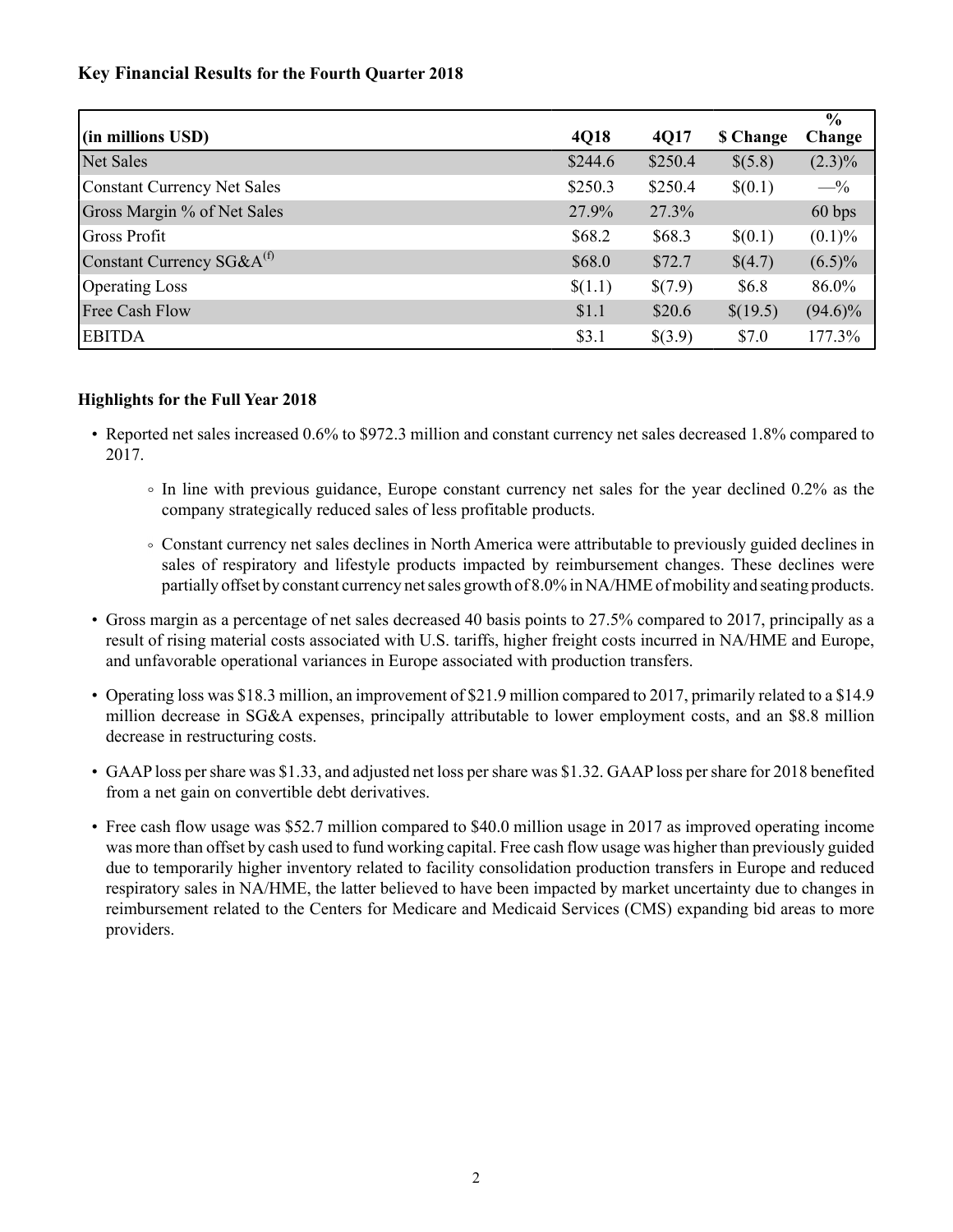### **Key Financial Results for the Full Year 2018**

| (in millions USD)                     | <b>YTD 18</b> | <b>YTD</b> 17 | <b>\$</b> Change | $\frac{0}{0}$<br>Change |
|---------------------------------------|---------------|---------------|------------------|-------------------------|
|                                       |               |               |                  |                         |
| Net Sales                             | \$972.3       | \$966.5       | \$5.9            | $0.6\%$                 |
| <b>Constant Currency Net Sales</b>    | \$949.3       | \$966.5       | \$(17.2)         | $(1.8)\%$               |
| Gross Margin % of Net Sales           | 27.5%         | 27.9%         |                  | $(40)$ bps              |
| Gross Profit                          | \$267.7       | \$269.3       | \$(1.6)          | $(0.6)\%$               |
| Constant Currency SG&A <sup>(f)</sup> | \$276.9       | \$296.8       | \$(19.9)         | $(6.7)\%$               |
| <b>Operating Loss</b>                 | \$(18.3)      | \$(40.2)      | \$21.9           | 54.4%                   |
| Free Cash Flow                        | \$(52.7)      | \$(40.0)      | \$(12.7)         | $(31.8)\%$              |
| <b>EBITDA</b>                         | \$(2.2)       | \$(25.2)      | \$23.1           | 91.5%                   |

### **Executive Summary**

Reflecting on 2018, Matt Monaghan, chairman, president and chief executive officer, commented, "We continued to execute on our strategy to return to growth and profitability, and we are proud of the many accomplishments we delivered during the year. We increased our commercial effectiveness in mobility and seating in NA/HME post-consent decree, launched innovative new products, meaningfully reduced SG&Aexpense, and continued to simplify our supply chain structure.

Europe continues to be the largest and strongest part of our portfolio. We realized net sales growth in the fourth quarter despite strategically reducing sales of less profitable products across Europe during the year. We look forward to continued growth from recent new product introductions in mobility and seating and lifestyles.

In NA/HME, we are excited about the growth opportunities in mobility and seating as reported net sales increased 8.5% for the year, with additional new product introductions expected in 2019. We also took deliberate actions during the fourth quarter to help offset adverse impacts from tariffs, and we continue to identify long-term alternative supply chain opportunities to further reduce material cost.

We were pleased to see the results of the IPG and Asia/Pacific segments, which continued to do well.

Looking ahead, we are well positioned to implement our enhanced transformation and growth plan, which we expect will accelerate operational improvements, including a return to profitability in NA/HME. I am confident that 2019 will be a positive period in the company's journey."

Commenting on the company's financial results for the fourth quarter and year ended December 31, 2018, Kathy Leneghan, senior vice president and chief financial officer, stated, "Improved sales in Europe and in NA/HME of mobility and seating products, coupled with declining SG&A expense, drove stronger profitability in the quarter compared to 4Q17. We are exiting 2018 with momentum from our transformation initiatives and expect continued improvement in profitability in 2019 and beyond.

Free cash flow usage exceeded our guidance for the year. The benefit of reduced segment operating loss was offset by temporarily higher inventory levels related to facility consolidation production transfers in Europe and anticipated reduction in respiratory product sales in NA/HME. We expect inventory levels related to these two specific items will return to normal levels during the first half of 2019."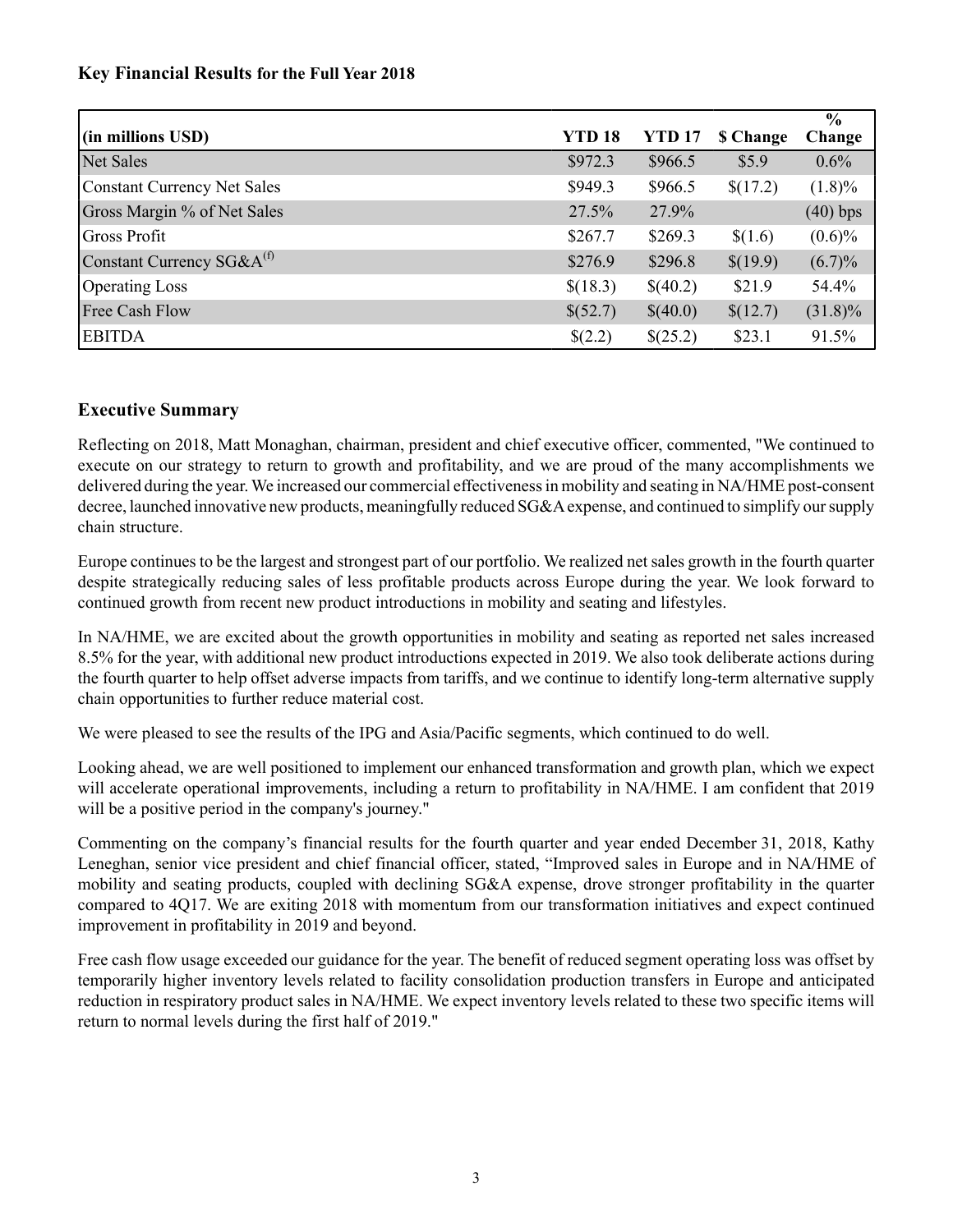### **4Q18 Segment Results**

| (in millions USD) |   |       |   |       | <b>Net Sales</b>                           | <b>Operating Income (Loss)</b>   |  |       |     |       |                         |  |  |
|-------------------|---|-------|---|-------|--------------------------------------------|----------------------------------|--|-------|-----|-------|-------------------------|--|--|
|                   |   | 4Q18  |   | 4Q17  | <b>Reported</b><br>$\frac{6}{9}$<br>Change | Constant<br>Currency<br>% Change |  | 4Q18  |     | 4Q17  | $\frac{0}{0}$<br>Change |  |  |
| Europe            | S | 144.0 | S | 144.1 | (0.1)%                                     | 3.3%                             |  | 9.1   | - S | 9.0   | 1.4%                    |  |  |
| NA/HME            |   | 73.3  |   | 79.4  | (7.7)                                      | (7.3)                            |  | (9.4) |     | (8.6) | (9.7)                   |  |  |
| <b>IPG</b>        |   | 14.2  |   | 13.8  | 3.1                                        | 3.3                              |  | 1.9   |     | 1.3   | 53.6                    |  |  |
| Asia/Pacific      |   | 13.1  |   | 13.1  | (0.3)                                      | 4.3                              |  | 1.5   |     | 0.1   | 1,024.6                 |  |  |

*Europe* - Constant currency net sales increased 3.3% compared to 4Q17 driven by increases in mobility and seating and lifestyle product sales partially offset by decreased sales of respiratory products. Constant currency sequential net sales improved 1.1%. Operating income increased 1.4% compared to 4Q17 principally due to volume increases, favorable sales mix and reduced warranty expense partially offset by unfavorable manufacturing variances, increased freight costs, and increased SG&A expenses. Unfavorable manufacturing variances related to production transfers were \$0.4 million for 4Q18.

*North America/Home Medical Equipment (NA/HME)* - Constant currency net sales decreased 7.3% compared to 4Q17. Mobility and seating net sales growth of 5.0% was more than offset by decreases in respiratory and lifestyle product sales. Compared to 3Q18, constant currency sequential net sales decreased 0.5% primarily due to lower lifestyle product sales and sequentially flat sales of respiratory products due to the then-impending reimbursement changes, which decreased provider purchases. Operating loss increased slightly compared to 4Q17 primarily due to reduced gross margin, partially offset by reduced SG&A expense, largely due to lower employment costs. Gross margin was negatively affected by lower net sales and by unfavorable material costs and freight costs both impacted by tariffs. The negative impact of tariffs and related material cost increases was approximately \$0.9 million in 4Q18.

*Institutional Products Group (IPG)* - Constant currency net sales increased by 3.3% compared to 4Q17 primarily attributable to increased sales of patient transport and other lifestyle products and interior design projects. Constant currency sequential net sales decreased by 6.1% compared to 3Q18. Operating income improved compared to 4Q17 principally due to an increase in net sales and reduced warranty and SG&A expenses.

*Asia/Pacific* - Constant currency net sales increased 4.3% compared to 4Q17 and constant currency sequential net sales increased by 15.8% compared to 3Q18 principally driven by increased sales in mobility and seating and lifestyle products. Operating income improved compared to 4Q17 as a result of a net sales increase and reduced R&D and SG&A expenses, attributable to lower employment costs.

## **Financial Condition**

| (in millions USD)                                      |            | December 31, 2018 December 31, 2017 \$ Change |        | % Change   |
|--------------------------------------------------------|------------|-----------------------------------------------|--------|------------|
| Cash and cash equivalents                              | $116.9$ \$ | $176.5 \text{ }$                              | (59.6) | $(33.8)\%$ |
| Working capital <sup>(1)</sup>                         | 199.2      | 238.9                                         | (39.7) | (16.6)     |
| Total debt <sup>(2)</sup>                              | 299.9      | 301.4                                         | (1.5)  | (0.5)      |
| Long-term debt $^{(2)}$                                | 297.8      | 299.4                                         | (1.6)  | (0.5)      |
| Total shareholders' equity                             | 359.1      | 423.3                                         | (64.2) | (15.2)     |
| Credit agreement borrowing availability <sup>(3)</sup> | 33.4       | 39.9                                          | (6.5)  | (16.3)     |

Key balances on the company's balance sheet and related metrics:

*(1) Current assets less current liabilities.*

Long-term debt and total debt includes debt issuance costs recognized as a deduction from the carrying amount of debt liability and debt *discounts classified as debt or equity.* 

*(3) Reflects the combined availability of the company's North American and European asset-based revolving credit facilities. The change in borrowing availability is due to changes in the calculated borrowing base.*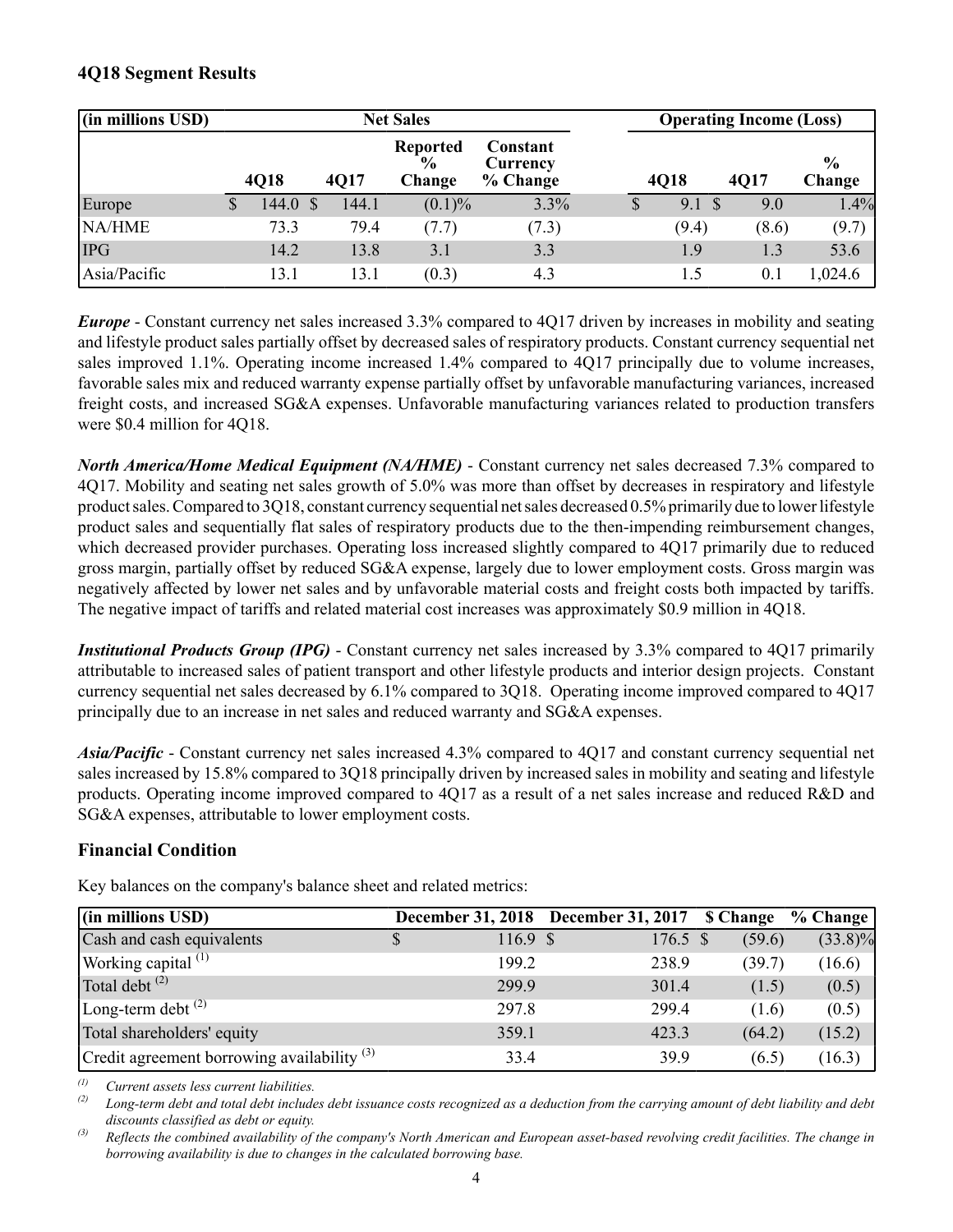In 4Q18, the company generated \$1.1 million of free cash flow compared to \$20.6 million in 4Q17. Free cash flow usage in 2018 was higher than previously guided primarily due to temporarily higher inventory levels related to production transfers in Europe and reduced sales of respiratory products in NA/HME which the company believes were impacted by changes in reimbursement, and increased accounts receivable.

Total debt outstanding as of December 31, 2018 consisted of \$270.0 million in convertible debt and \$29.9 million of other debt, principally capital lease liabilities. Long-term debt as of December 31, 2018 included an unamortized debt discount of \$38.7 million and additional offset for debt fees of \$5.6 million related to convertible debt issued in 2017 and 2018. The company has not borrowed under its revolving credit facilities during the last three fiscal years.

The company's cash conversion days<sup>(g)</sup> at year end 2018 were 64.0 days as compared to 67.1 days at year end 2017 due to reduced days in receivables.

As a result of U.S. tax reform legislation, the company recorded non-cash tax benefits of \$2.0 million and \$1.6 million in 4Q18 and 4Q17, respectively. The 4Q18 benefit resulted from the effect of indefinite intangibles and a related 2018 indefinite loss carryforward created, due to U.S. tax reform legislation, resulting in a deferred tax benefit. The 4Q17 benefit related to the revaluation of net deferred tax liabilities resulting from the reduction of the US tax rate. The company did not have a deemed repatriation transition tax liability. The company will provide a complete analysis of its tax liabilities in Form 10-K filing in March 2019.

## **Update on Transformation Plan**

In 2018, the company faced additional headwinds in North America, such as tariffs and changes in U.S. reimbursement, which have prompted the company to accelerate its actions to drive growth and improve operations. The company is working to maintain the timeline to achieve the previously disclosed EBITDA targets by late 2020. The enhanced transformation and growth plan balances innovative organic growth, product portfolio changes across all regions, and cost improvements in supply chain and administrative functions. The company has engaged third-party experts to help assess, plan and support the execution of improvement opportunities, in an effort to ensure the best plans are adopted across the entire enterprise.

Key elements of the enhanced transformation and growth plan:

- Re-evaluate all business segments and product lines for the potential to be profitable and to achieve a leading market position given evolving market dynamics;
- In Europe, leverage centralized innovation and supply chain capabilities while reducing the cost and complexity of a legacy infrastructure;
- In North America, adjust the portfolio to support consistent profitable growth, drive faster innovation, and redesign business processes to lower cost and improve customers' experience;
- In Asia/Pacific, remain focused on sustainable growth and expansion in the southeast Asia region; and
- Globally, take actions to reduce working capital and improve free cash flow.

## **Full Year 2019 Guidance and Long-Term Objectives**

With consideration to the transformation and growth plan outlined above, the company is updating its previously disclosed long-term EBITDAtarget of \$100 million run-rate by 3Q20. The company now expects to achieve an Adjusted EBITDA $^{(h)}$  run-rate target of \$85-\$105 million by year-end 2020 with a combination of low single-digit sales growth, gross margin improvements and substantial cost reductions. Certain product lines may be discontinued to focus investment on higher margin profitable areas of growth. The company participates in attractive, growing markets and believes its long-term economic potential remains strong.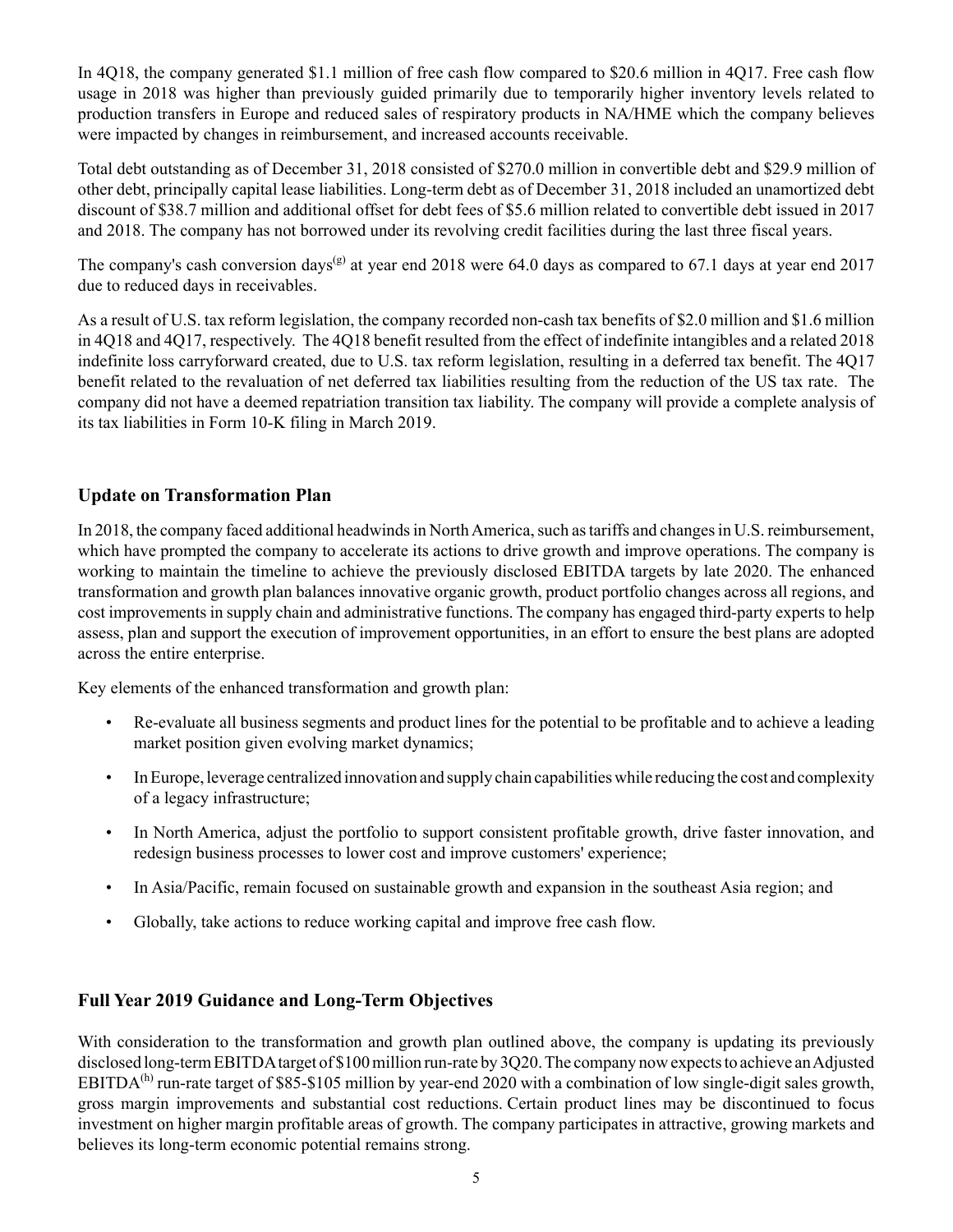The updated guidance range accounts for the still undeveloped nature of tariffs, and the company's mitigation efforts, as well as CMS national competitive bidding announcements expected early in 2019. While the Adjusted EBITDA measure is comparable to EBITDA, it excludes restructuring charges expected to continue through 2020, and stock compensation expense which is a non-cash charge.

As an interim waypoint, for the full year 2019 the company expects:

- Adjusted EBITDA of at least \$20 million; and
- Free cash flow usage of \$25 million, with 1Q19 free cash flow usage similar to 1Q18.

Adjusted EBITDA performance is expected to benefit from: (1) net sales growth in Europe and NA/HME mobility and seating products, which is anticipated to be offset by year-over-year reduction in respiratory sales in NA/HME impacted by market uncertainty due to recently implemented reimbursement changes; and (2) margin expansion as a result of cost improvement actions. The comparable Adjusted EBITDAperformance measure for 2018 was \$6.6 million.

Related to free cash flow, the company has historically generated negative free cash flow during the first half of the year. This pattern is expected to continue due to the timing of annual one-time payments such as customer rebates and employee bonuses earned during the prior year, and higher working capital usage from seasonal inventory increases. The absence of these payments and somewhat seasonally stronger sales in the second half of the year typically result in more favorable free cash flow in the second half of the year. In addition, the free cash flow guidance assumes significant improvement in segment operating loss compared to 2018, and the benefit of converting the higher inventory levels at end of 2018 to cash in 2019. It further assumes that these benefits will be partially offset by increased working capital to support growth, especially in NA/HME mobility and seating products with an extended quote-to-cash cycle, higher capital expenditures, and cash needed to fund restructuring actions.

The company believes its strong balance sheet, along with expected operational improvements, will support the company's transformation plans and provide the flexibility needed to address future debt maturities.

## **Conference Call and Webcast**

As previously announced, the company will provide a conference call and webcast on Thursday, February 14, 2019 at 8:30 AM ET for investors and other interested parties to review its fourth quarter and full year 2018 financial results. Those wishing to participate in the live call should dial 888-208-1711, or for international callers 323-994-2082, and enter Conference ID Code 6155125. A simultaneous webcast of the call will be accessible at https://ctevents.webex.com/ctevents/onstage/g.php?MTID=e0e26f16dfe5e7c2da2ea326ed10ddce4. A copy of the webcast slide deck will be posted to www.invacare.com/investorrelations prior to the webcast.

A recording of the conference call can be accessed by dialing 888-203-1112 (U.S. and Canada) or 719-457-0820 (international callers) and entering the Conference ID Code 6155125, through February 21, 2019. An archive of the webcast presentation will be posted at www.invacare.com/investorrelations 24 hours after the call.

# **Current Calendar of Upcoming Investor Events**

- Morgan Stanley Healthcare Access Day March 19, 2019 (Boston)
- International Seating Symposium March 20-21, 2019 (Pittsburgh)
- Needham Annual Healthcare Conference April 9-10, 2019 (New York)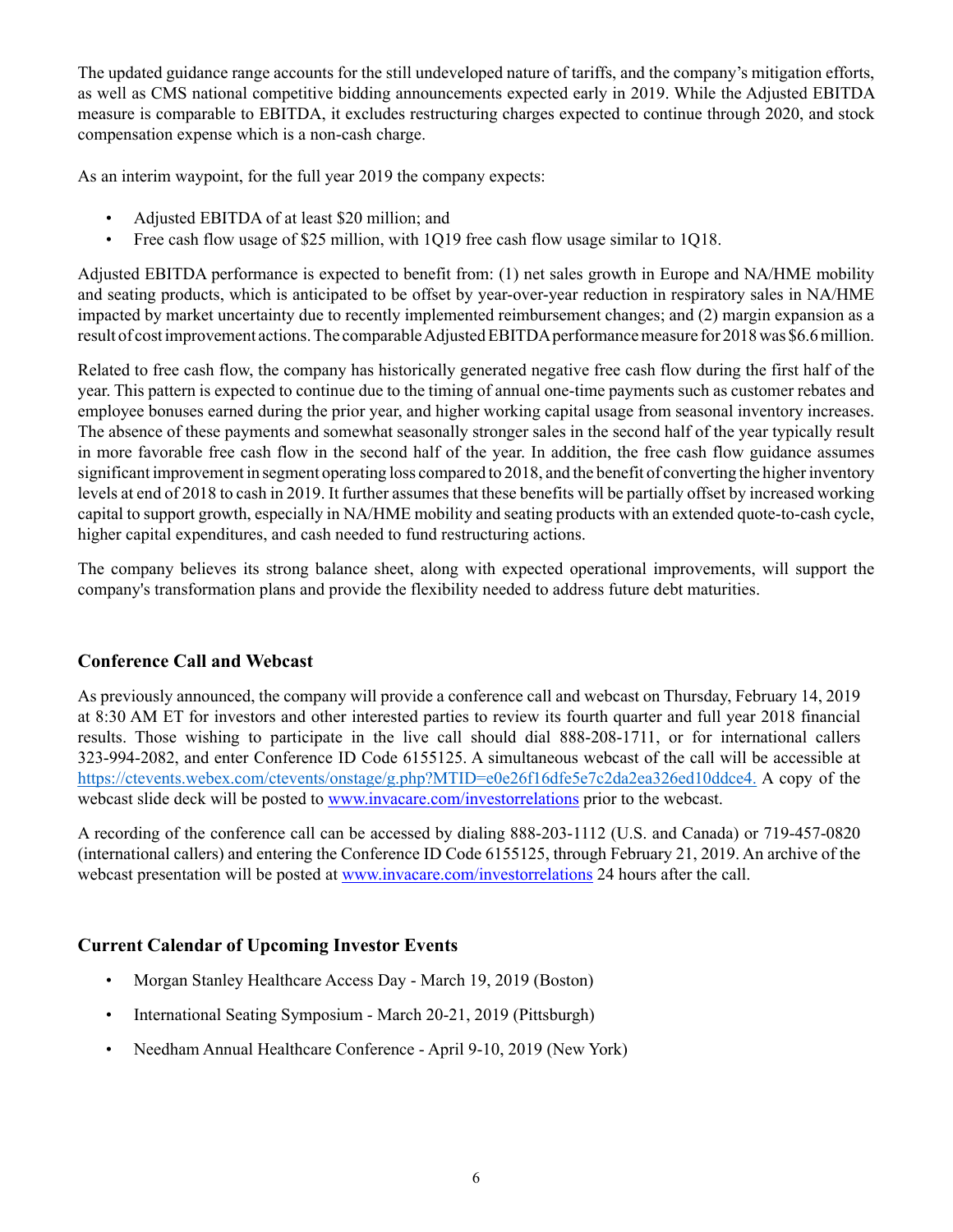### **About Invacare Corporation**

Invacare Corporation (NYSE: IVC) ("Invacare" or the "company") is a leading manufacturer and distributor in its markets for medical equipment used in non-acute care settings. At its core, the company designs, manufactures, and distributes medical devices that help people to move, breathe, rest and perform essential hygiene. The company provides clinically complex medical device solutions for congenital (e.g., cerebral palsy, muscular dystrophy, spina bifida), acquired (e.g., stroke, spinal cord injury, traumatic brain injury, post-acute recovery, pressure ulcers) and degenerative (e.g., ALS, multiple sclerosis, chronic obstructive pulmonary disease, age related, bariatric) conditions. The company's products are important parts of care for people with a wide range of challenges, from those who are active and involved in work or school each day and may need additional mobility or respiratory support, to those who are cared for in residential care settings, at home and in rehabilitation centers. The company sells its products principally to home medical equipment providers with retail and e-commerce channels, residential care operators, distributors and government health services in North America, Europe and Asia/Pacific. For more information about the company and its products, visit the company's website at www.invacare.com.

*This press release contains forward-looking statements within the meaning of the "Safe Harbor" provisions of the Private Securities Litigation Reform Act of 1995. Forward-looking statements are those that describe future outcomes or expectations that are usually identified by words such as "will," "should," "could," "plan," "intend," "expect," "continue," "forecast," "believe," and "anticipate" and include, for example, any statement made regarding the company's future results. Actual results may differ materially as a result of various risks and uncertainties, including the adverse impacts of new tariffs or increases in commodity prices or freight costs; adverse changes in government and third-party payor reimbursement levels and practices in the U.S.; regulatory proceedings or the company's failure to comply with regulatory requirements or receive regulatory clearance or approval for the company's products or operations; adverse effects of regulatory or governmental inspections of company facilities at any time and governmental investigations or enforcement actions, including the investigation of pricing practices of one of the company's former rentals businesses; lack of market acceptance of the company's new product innovations; circumstances or developments that may make the company unable to implement or realize the anticipated benefits, or that may increase the costs, of its current and planned business initiatives, in particular the key elements of its enhanced transformation and growth plan; possible adverse effects on the company's liquidity, including the company's ability to address future debt maturities, that may result from delays in the implementation of, any failure to realize*  benefits from, its current and planned business initiatives, including its enhanced transformation and growth plan; *any failure to achieve anticipated improvements in segment operating loss or convert high inventory levels to cash; exchange rate fluctuations; and those other risks and uncertainties expressed in the cautionary statements and risk factors in the company's annual report on Form 10-K, quarterly reports on Form 10-Q and other filings with the Securities and Exchange Commission. The company may not be able to predict and may have little or no control over many factors or events that may influence its future results and, except as required by law, shall have no obligation to update any forward-looking statements.*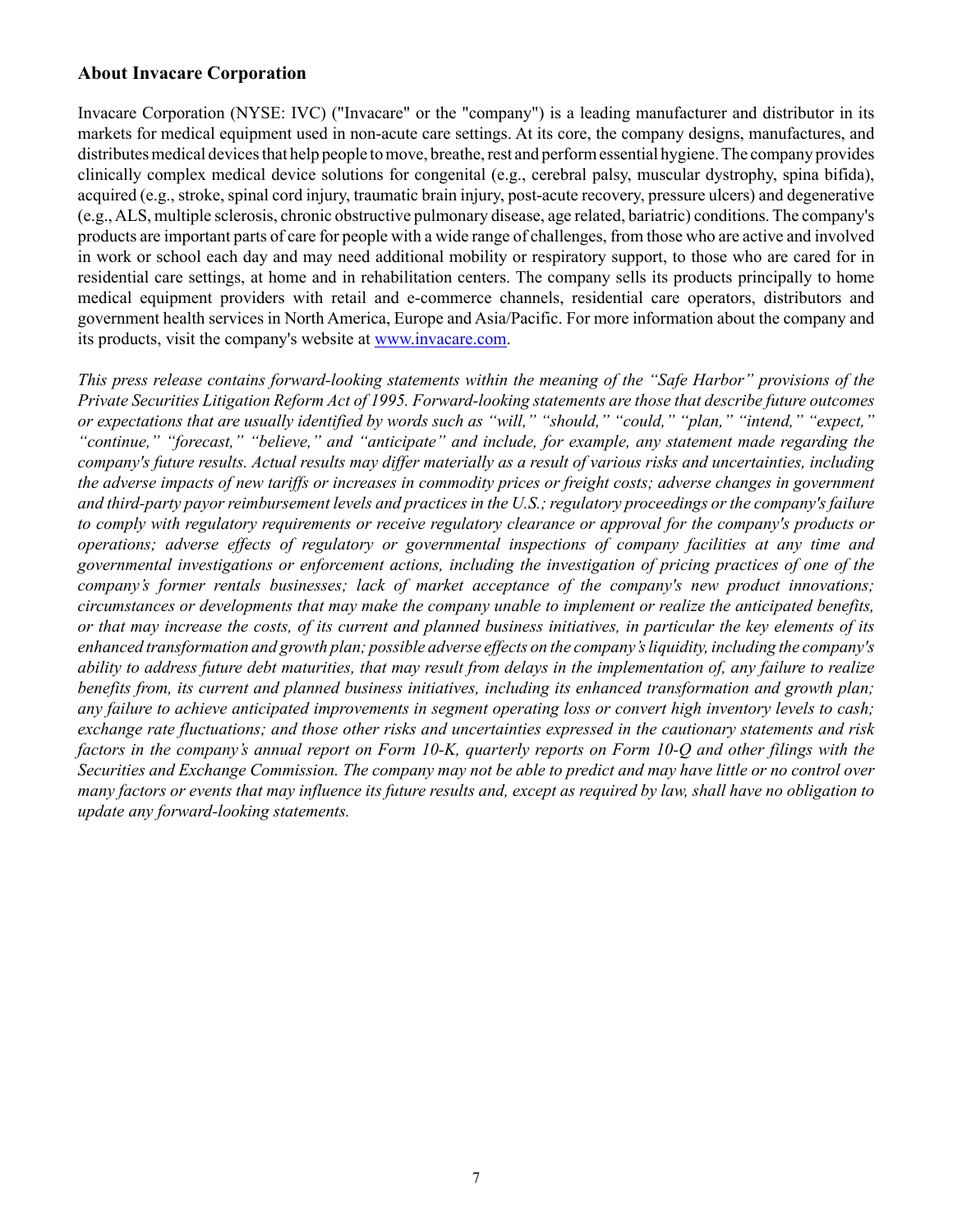#### **INVACARE CORPORATION AND SUBSIDIARIES CONDENSED CONSOLIDATED STATEMENTS OF LOSS (UNAUDITED)**

|                                                       |                           | Three Months Ended |              |             | <b>Twelve Months Ended</b> |             |              |           |  |  |
|-------------------------------------------------------|---------------------------|--------------------|--------------|-------------|----------------------------|-------------|--------------|-----------|--|--|
| (In thousands, except per share data)                 |                           | December 31,       |              |             | December 31,               |             |              |           |  |  |
|                                                       |                           | 2018               |              | 2017        |                            | 2018        |              | 2017      |  |  |
| Net sales                                             | \$                        | 244,576            | $\mathbb{S}$ | 250,351     | $\mathbb{S}$               | 972,347     | $\mathbb{S}$ | 966,497   |  |  |
| Cost of products sold                                 |                           | 176,352            |              | 182,007     |                            | 704,671     |              | 697,246   |  |  |
| <b>Gross Profit</b>                                   |                           | 68,224             |              | 68,344      |                            | 267,676     |              | 269,251   |  |  |
| Selling, general and administrative expenses          |                           | 66,934             |              | 72,661      |                            | 281,906     |              | 296,816   |  |  |
| Charges related to restructuring activities           |                           | 1,816              |              | 3,301       |                            | 3,481       |              | 12,274    |  |  |
| Asset write-down related to an intangible asset       |                           | 583                |              | 320         |                            | 583         |              | 320       |  |  |
| <b>Operating Loss</b>                                 |                           | (1,109)            |              | (7,938)     |                            | (18, 294)   |              | (40, 159) |  |  |
| Net loss (gain) on convertible debt derivatives       |                           | (7,790)            |              | 957         |                            | (11,994)    |              | 3,657     |  |  |
| Interest expense - net                                |                           | 7,231              |              | 6,701       |                            | 27,802      |              | 22,434    |  |  |
| <b>Loss before Income Taxes</b>                       |                           | (550)              |              | (15,596)    |                            | (34,102)    |              | (66,250)  |  |  |
| Income tax provision                                  |                           | 695                |              | 2,066       |                            | 9,820       |              | 10,291    |  |  |
| <b>Net Loss</b>                                       |                           | $(1,245)$ \$       |              | (17,662)    | \$                         | (43, 922)   | -S           | (76, 541) |  |  |
| Net Loss per Share-Basic                              | \$                        | $(0.04)$ \$        |              | $(0.54)$ \$ |                            | $(1.33)$ \$ |              | (2.34)    |  |  |
| Weighted Average Shares Outstanding-Basic             |                           | 33,185             |              | 32,834      |                            | 33,124      |              | 32,752    |  |  |
| Net Loss per Share-Assuming Dilution *                | $\boldsymbol{\mathsf{S}}$ | $(0.04)$ \$        |              | $(0.54)$ \$ |                            | $(1.33)$ \$ |              | (2.34)    |  |  |
| Weighted Average Shares Outstanding—Assuming Dilution |                           | 33,221             |              | 33,587      |                            | 33,543      |              | 33,216    |  |  |

\* Net loss per share assuming dilution calculated using weighted average shares outstanding - basic for periods in which there is a loss.

 $\mathcal{L}_\text{max}$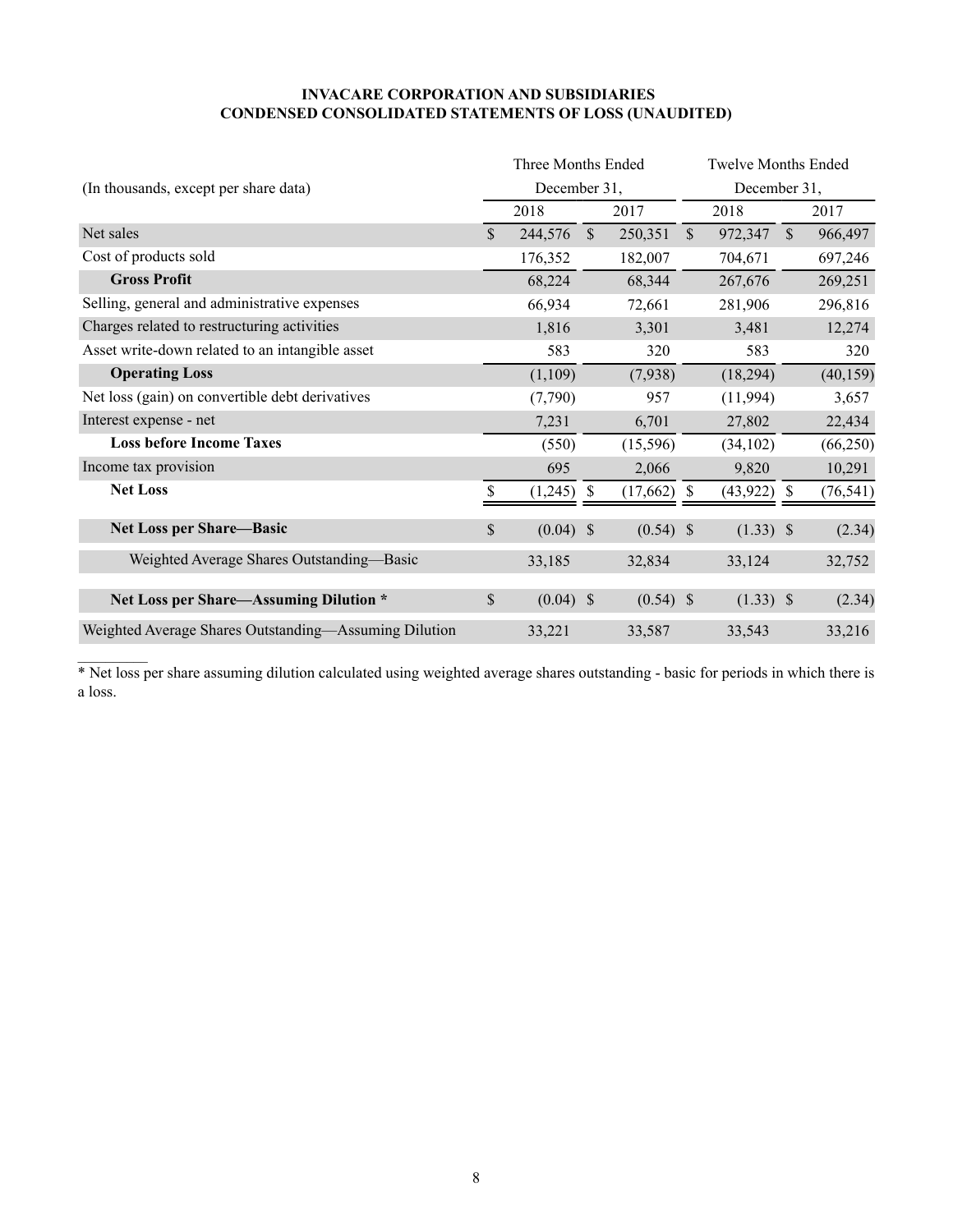#### **INVACARE CORPORATION AND SUBSIDIARIES RECONCILIATION OF NET LOSS PER SHARE TO ADJUSTED NET LOSS PER SHARE (c)**

|                                                                  |              | Three Months Ended |               |             | <b>Twelve Months Ended</b> |              |               |           |  |
|------------------------------------------------------------------|--------------|--------------------|---------------|-------------|----------------------------|--------------|---------------|-----------|--|
| (In thousands, except per share data)                            | December 31, |                    |               |             |                            | December 31. |               |           |  |
|                                                                  |              | 2018               |               | 2017        |                            | 2018         | 2017          |           |  |
| Net loss per share - assuming dilution*                          | \$           | $(0.04)$ \$        |               | $(0.54)$ \$ |                            | $(1.33)$ \$  |               | (2.34)    |  |
| Weighted average shares outstanding - assuming dilution          |              | 33,185             |               | 32,834      |                            | 33,124       |               | 32,752    |  |
| Net loss                                                         |              | (1,245)            |               | (17,662)    |                            | (43, 922)    |               | (76, 541) |  |
| Income tax provision                                             |              | 695                |               | 2,066       |                            | 9,820        |               | 10,291    |  |
| <b>Loss before Income Taxes</b>                                  |              | (550)              |               | (15,596)    |                            | (34,102)     |               | (66, 250) |  |
| Amortization of discount on convertible debt                     |              | 3,020              |               | 2,717       |                            | 11,608       |               | 8,811     |  |
| Asset write-down related to an intangible asset                  |              | 583                |               | 320         |                            | 583          |               | 320       |  |
| Net loss (gain) on convertible debt derivatives                  |              | (7,790)            |               | 957         |                            | (11,994)     |               | 3,657     |  |
| <b>Adjusted Loss before Income Taxes</b>                         |              | (4,737)            |               | (11,602)    |                            | (33,905)     |               | (53, 462) |  |
| Adjusted income taxes                                            |              | 695                |               | 2,066       |                            | 9,820        |               | 9,771     |  |
| <b>Adjusted Net Loss</b> <sup>(i)</sup>                          | S            | (5, 432)           |               | (13,668)    |                            | (43, 725)    |               | (63, 233) |  |
| Weighted average shares outstanding - assuming dilution          |              | 33,185             |               | 32,834      |                            | 33,124       |               | 32,752    |  |
| Adjusted Net Loss per Share - Assuming Dilution <sup>(c)</sup> * | \$           | (0.16)             | <sup>\$</sup> | (0.42)      | S                          | (1.32)       | <sup>\$</sup> | (1.93)    |  |

*Adjusted net loss per share (Adjusted EPS) and adjusted net loss are non-GAAP financial measures, which are defined at the end of the release.* 

\*Net loss per share assuming dilution and adjusted net loss per share<sup>(c)</sup> assuming dilution calculated using weighted average shares outstanding - basic for periods in which there is a loss.

#### **INVACARE CORPORATION AND SUBSIDIARIES RECONCILIATION OF NET LOSS TO EBITDA(e)**

|   |         |   |         | <b>Twelve Months Ended</b>         |           |   |                         |  |
|---|---------|---|---------|------------------------------------|-----------|---|-------------------------|--|
|   |         |   |         |                                    |           |   |                         |  |
|   | 2018    |   | 2017    | 2018                               |           |   | 2017                    |  |
| S | (1,245) | S |         | S                                  | (43, 922) | S | (76, 541)               |  |
|   | 695     |   | 2,066   |                                    | 9,820     |   | 10,291                  |  |
|   | 7,231   |   | 6,701   |                                    | 27,802    |   | 22,434                  |  |
|   | (7,790) |   | 957     |                                    | (11,994)  |   | 3,657                   |  |
|   | (1,109) |   | (7,938) |                                    | (18,294)  |   | (40, 159)               |  |
|   | 583     |   | 320     |                                    | 583       |   | 320                     |  |
|   | 3,577   |   | 3,673   |                                    | 15,556    |   | 14,631                  |  |
|   | 3,051   |   | (3,945) |                                    |           |   | (25, 208)               |  |
|   |         |   |         | Three Months Ended<br>December 31. | (17,662)  |   | December 31.<br>(2,155) |  |

*"EBITDA*(e)*" is a non-GAAP financial measure, which is defined at the end of this release. EBITDA includes stock-based compensation expense of \$1.2 million and \$5.3 million for the three and twelve months ended December 31, 2018, respectively, compared to \$0.7 million and \$7.3 million for the three and twelve months ended December 31, 2017, respectively.*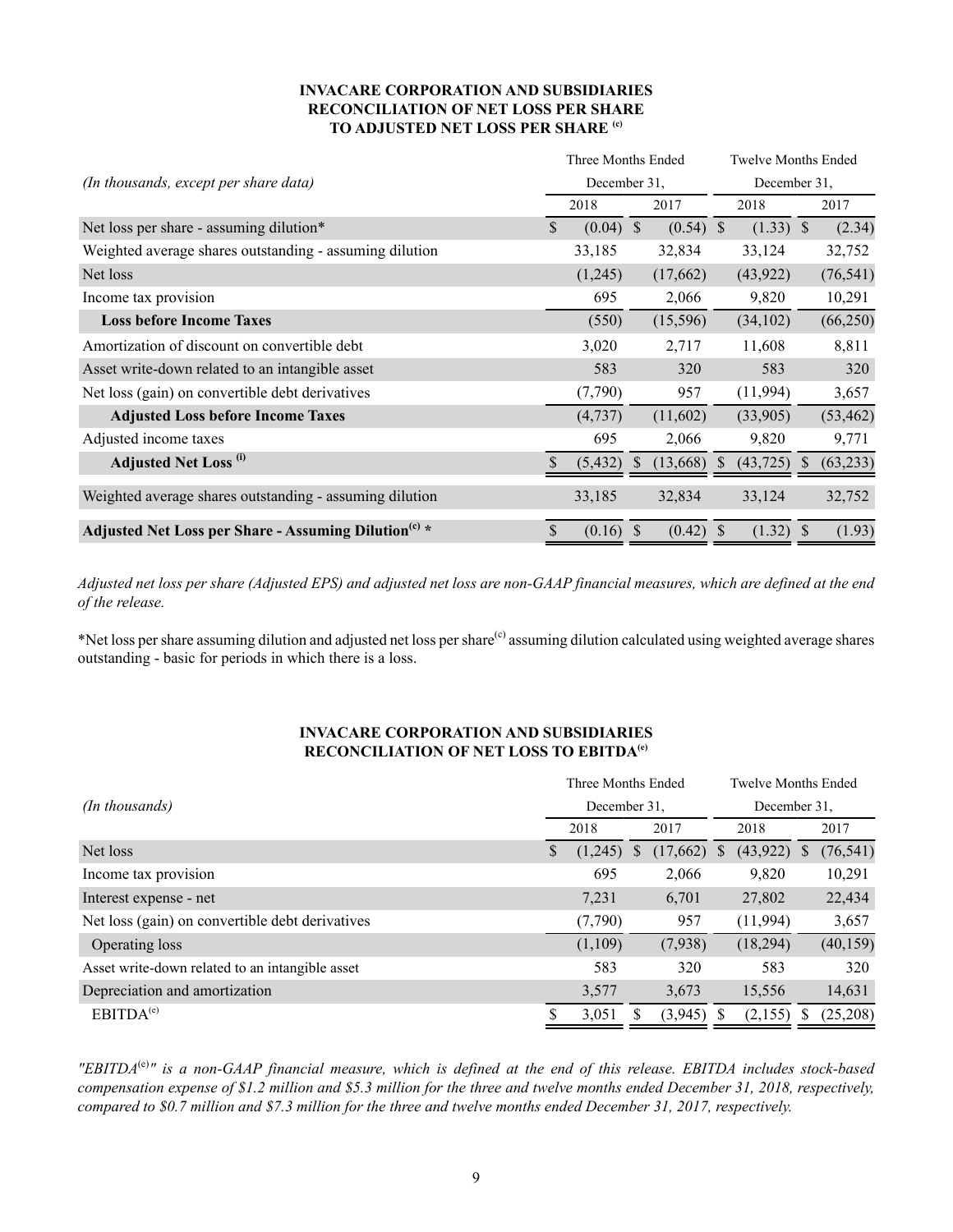#### **INVACARE CORPORATION AND SUBSIDIARIES BUSINESS SEGMENTS (UNAUDITED)**

The company operates in four primary business segments: North America/Home Medical Equipment (NA/HME), Institutional Products Group (IPG), Europe and Asia/Pacific. The four reportable segments represent operating groups, which offer products to different geographic regions. Intersegment revenue for reportable segments was \$26,044,000 and \$124,465,000 for the three and twelve months ended December 31, 2018, respectively, and \$26,803,000 and \$113,926,000 for the three and twelve months ended December 31, 2017, respectively. The accounting principles applied at the operating segment level are generally the same as those applied at the consolidated financial statement level. Intersegment sales are eliminated in consolidation.

The information by segment is as follows:

 $\frac{1}{2}$ 

|                                                    |               |           |               | <b>Three Months Ended</b> |               |         | <b>Twelve Months Ended</b> |           |               |              |               |          |  |
|----------------------------------------------------|---------------|-----------|---------------|---------------------------|---------------|---------|----------------------------|-----------|---------------|--------------|---------------|----------|--|
| (In thousands)                                     |               |           |               | December 31,              |               |         |                            |           |               | December 31, |               |          |  |
|                                                    |               | 2018      |               | 2017                      |               | Change  |                            | 2018      |               | 2017         |               | Change   |  |
| Revenues from external customers                   |               |           |               |                           |               |         |                            |           |               |              |               |          |  |
| Europe                                             |               | \$143,969 |               | \$144,052                 | $\mathcal{S}$ | (83)    | S                          | 558,518   |               | \$535,326    | $\mathbb{S}$  | 23,192   |  |
| NA/HME                                             |               | 73,270    |               | 79,351                    |               | (6,081) |                            | 306,615   |               | 320,818      |               | (14,203) |  |
| $IPG$                                              |               | 14,236    |               | 13,804                    |               | 432     |                            | 57,975    |               | 59,472       |               | (1, 497) |  |
| Asia/Pacific                                       |               | 13,101    |               | 13,144                    |               | (43)    |                            | 49,239    |               | 50,881       |               | (1,642)  |  |
| Consolidated                                       |               | \$244,576 |               | \$250,351                 | <sup>S</sup>  | (5,775) |                            | \$972,347 |               | \$966,497    | <sup>S</sup>  | 5,850    |  |
| Operating income (loss)                            |               |           |               |                           |               |         |                            |           |               |              |               |          |  |
| Europe                                             | $\mathsf{\$}$ | 9,120     | $\mathcal{S}$ | 8,996                     | $\mathcal{S}$ | 124     | $\mathbb{S}$               | 32,673    | $\mathbb{S}$  | 33,160       | $\mathcal{S}$ | (487)    |  |
| NA/HME                                             |               | (9, 394)  |               | (8, 564)                  |               | (830)   |                            | (38, 788) |               | (42, 831)    |               | 4,043    |  |
| IPG                                                |               | 1,946     |               | 1,267                     |               | 679     |                            | 6,282     |               | 5,839        |               | 443      |  |
| Asia/Pacific                                       |               | 1,507     |               | 134                       |               | 1,373   |                            | 4,051     |               | (27)         |               | 4,078    |  |
| All Other                                          |               | (1,889)   |               | (6,150)                   |               | 4,261   |                            | (18, 448) |               | (23,706)     |               | 5,258    |  |
| Charge related to restructuring activities         |               | (1, 816)  |               | (3,301)                   |               | 1,485   |                            | (3,481)   |               | (12, 274)    |               | 8,793    |  |
| Asset write-down related to an intangible<br>asset |               | (583)     |               | (320)                     |               | (263)   |                            | (583)     |               | (320)        |               | (263)    |  |
| Consolidated operating loss                        |               | (1,109)   |               | (7,938)                   |               | 6,829   |                            | (18,294)  |               | (40, 159)    |               | 21,865   |  |
| Net (loss) gain on convertible derivatives         |               | 7,790     |               | (957)                     |               | 8,747   |                            | 11,994    |               | (3,657)      |               | 15,651   |  |
| Net Interest expense                               |               | (7,231)   |               | (6,701)                   |               | (530)   |                            | (27, 802) |               | (22, 434)    |               | (5,368)  |  |
| Loss before income taxes                           | \$            | (550)     | $\sqrt{\ }$   | (15,596)                  | $\mathcal{S}$ | 15,046  | \$                         | (34, 102) | <sup>\$</sup> | (66, 250)    | $\mathcal{S}$ | 32,148   |  |

"All Other" consists of unallocated corporate selling, general and administrative expenses and intercompany profits, which do not meet the quantitative criteria for determining reportable segments.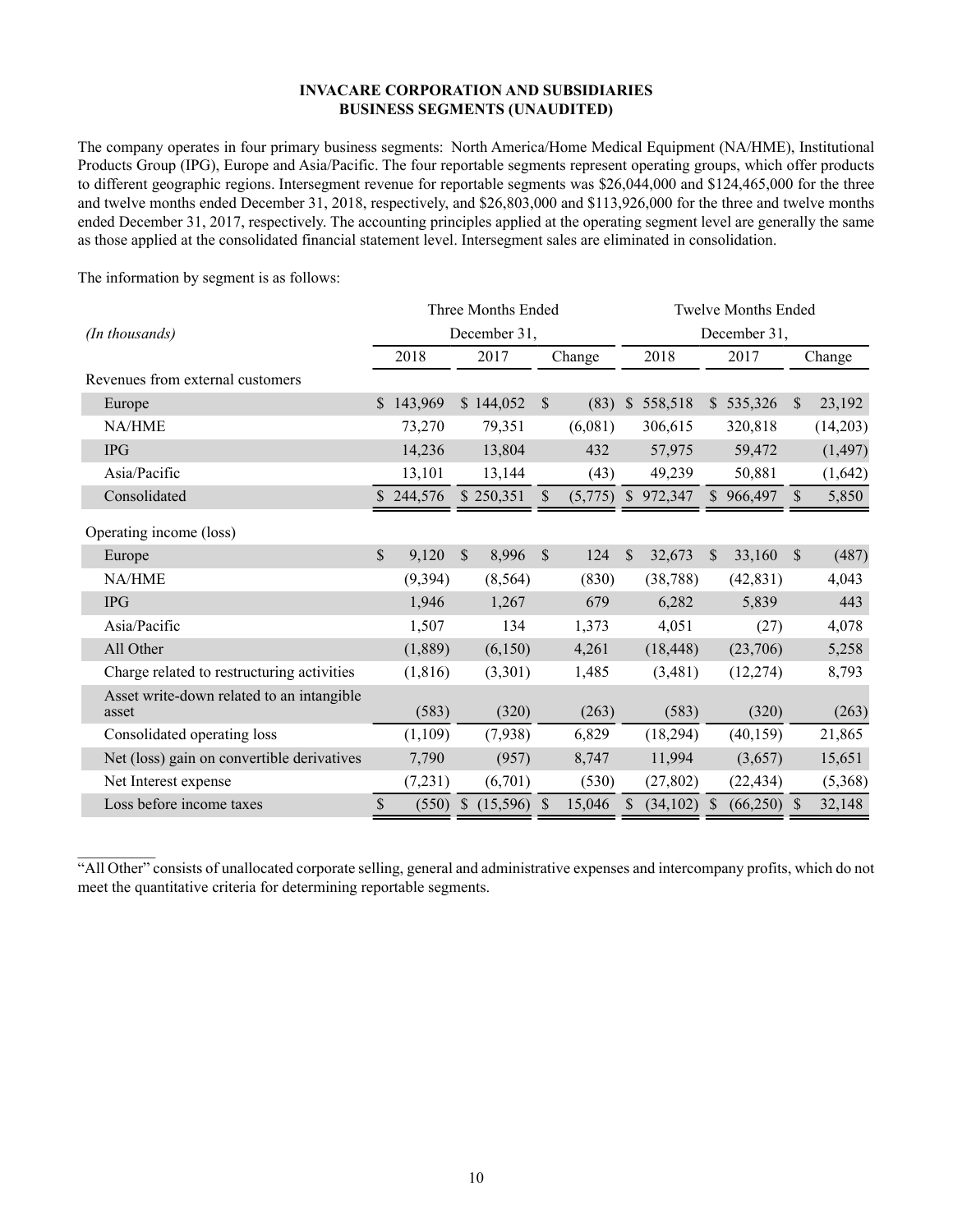#### **INVACARE CORPORATION AND SUBSIDIARIES BUSINESS SEGMENT NET SALES (UNAUDITED)**

The following tables provide net sales change as reported and as adjusted to exclude the impact of foreign exchange translation (constant currency net sales<sup>(a)</sup>) for the three and twelve-month periods referenced below. The current year functional constant currency net sales are translated using the prior year's foreign exchange rates. These amounts are then compared to the prior year's sales to calculate the constant currency net sales change.

#### **Three months ended December 31, 2018 compared to three months ended December 31, 2017:**

|              | Reported  | Foreign Exchange<br><b>Translation Impact</b> | <b>Constant Currency</b> |
|--------------|-----------|-----------------------------------------------|--------------------------|
| Europe       | $(0.1)\%$ | $(3.4)\%$                                     | $3.3\%$                  |
| NA/HME       | (7.7)%    | $(0.4)\%$                                     | $(7.3)\%$                |
| IPG          | $3.1 \%$  | $(0.2)\%$                                     | $3.3\%$                  |
| Asia/Pacific | $(0.3)\%$ | $(4.6)\%$                                     | 4.3 %                    |
| Consolidated | $(2.3)\%$ | $(2.3)\%$                                     | $-$ %                    |

#### **Twelve months ended December 31, 2018 compared to twelve months ended December 31, 2017:**

|              | Reported  | Foreign Currency<br><b>Translation Impact</b> | <b>Constant Currency</b> |
|--------------|-----------|-----------------------------------------------|--------------------------|
| Europe       | 4.3 $\%$  | 4.5 $\%$                                      | $(0.2)\%$                |
| NA/HME       | (4.4)%    | $-$ %                                         | (4.4)%                   |
| <b>IPG</b>   | $(2.5)\%$ | $- \frac{9}{6}$                               | $(2.5)\%$                |
| Asia/Pacific | $(3.2)\%$ | $(2.1)\%$                                     | $(1.1)\%$                |
| Consolidated | $0.6\%$   | $2.4\%$                                       | $(1.8)\%$                |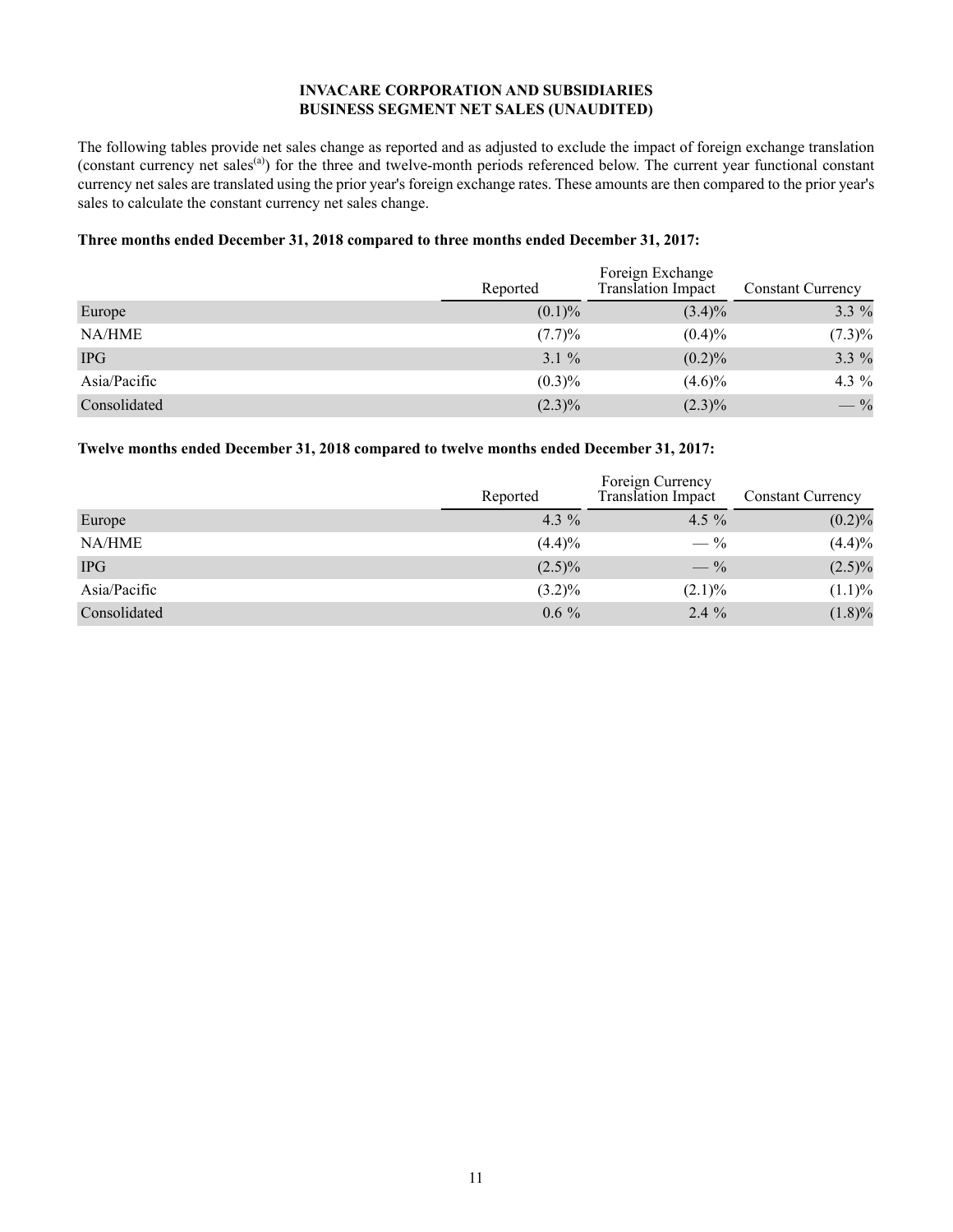#### **INVACARE CORPORATION AND SUBSIDIARIES BUSINESS SEGMENT SEQUENTIAL NET SALES (UNAUDITED)**

The following tables provide net sales at reported rates for the quarters ended December 31, 2018, September 30, 2018, June 30, 2018 and March 31, 2018, respectively, and net sales for the same periods as translated at the foreign exchange rates for the quarter ended March 31, 2018 with each then compared to each other (constant currency sequential net sales<sup>(b)</sup>). The company began this disclosure in 2Q17 to illustrate the effect of its transformation on its segments and continues to do so while the transformation continues.

|              |   | Q4 18 at<br><b>Reported</b><br>Foreign<br>Exchange<br>Rates |               | Foreign<br>Exchange<br>Translation<br>Impact | Q4 18 at<br>Q1 18<br>Foreign<br>Exchange<br>Rates |         |              | Q3 18 at Q1<br>18 Foreign<br>Exchange<br>Rates |               | Sequential<br>Growth \$ | Sequential<br>Growth % |
|--------------|---|-------------------------------------------------------------|---------------|----------------------------------------------|---------------------------------------------------|---------|--------------|------------------------------------------------|---------------|-------------------------|------------------------|
| Europe       | S | 143,969                                                     | <sup>S</sup>  | 8,513                                        | <sup>S</sup>                                      | 152,482 | -S           | 150,891                                        | <sup>S</sup>  | 1,591                   | 1.1%                   |
| NA/HME       |   | 73,270                                                      |               | 325                                          |                                                   | 73,595  |              | 73,954                                         |               | (359)                   | (0.5)                  |
| <b>IPG</b>   |   | 14,236                                                      |               | 25                                           |                                                   | 14,261  |              | 15,187                                         |               | (926)                   | (6.1)                  |
| Asia/Pacific |   | 13,101                                                      |               | 1.114                                        |                                                   | 14,215  |              | 12,278                                         |               | 1,937                   | 15.8                   |
| Consolidated | ¢ | 244,576                                                     | <sup>\$</sup> | 9,977                                        | S                                                 | 254,553 | <sup>S</sup> | 252,310                                        | <sup>\$</sup> | 2,243                   | 0.9%                   |

|              | Q3 18 at<br><b>Reported</b><br>Foreign<br>Exchange<br>Rates |    | Foreign<br>Exchange<br>Translation<br>Impact |               | Q3 18 at<br>Q1 18<br>Foreign<br>Exchange<br>Rates |              | Q2 18 at Q1<br>18 Foreign<br>Exchange<br>Rates |              | Sequential<br>Growth \$ | Sequential<br>Growth % |
|--------------|-------------------------------------------------------------|----|----------------------------------------------|---------------|---------------------------------------------------|--------------|------------------------------------------------|--------------|-------------------------|------------------------|
| Europe       | 144,339                                                     | -S | 6,552                                        | - \$          | 150,891                                           | <sup>S</sup> | 139,093                                        | <sup>S</sup> | 11,798                  | 8.5%                   |
| NA/HME       | 73,696                                                      |    | 258                                          |               | 73.954                                            |              | 80,053                                         |              | (6,099)                 | (7.6)                  |
| <b>IPG</b>   | 15,148                                                      |    | 39                                           |               | 15,187                                            |              | 13,719                                         |              | 1,468                   | 10.7                   |
| Asia/Pacific | 11,376                                                      |    | 902                                          |               | 12,278                                            |              | 14,128                                         |              | (1, 850)                | (13.1)                 |
| Consolidated | 244,559                                                     |    | 7,751                                        | <sup>\$</sup> | 252,310                                           | \$.          | 246,993                                        | <sup>S</sup> | 5,317                   | 2.2%                   |

| Rates        |   | Q2 18 at<br><b>Reported</b><br>Foreign<br>Exchange | Foreign<br>Exchange<br>Translation<br>Impact |     | Q2 18 at<br>Q1 18<br>Foreign<br>Exchange<br>Rates |         | Q1 18 at<br><b>Reported</b><br>Foreign<br>Exchange<br>Rates |         |               | Sequential<br>Growth \$ | Sequential<br>Growth % |  |  |
|--------------|---|----------------------------------------------------|----------------------------------------------|-----|---------------------------------------------------|---------|-------------------------------------------------------------|---------|---------------|-------------------------|------------------------|--|--|
| Europe       | S | 138,896                                            | -S                                           | 197 | -S                                                | 139,093 | $\mathbf{\hat{S}}$                                          | 131,251 | -S            | 7,842                   | 6.0%                   |  |  |
| NA/HME       |   | 79,867                                             |                                              | 186 |                                                   | 80,053  |                                                             | 79,794  |               | 259                     | 0.3                    |  |  |
| <b>IPG</b>   |   | 13,704                                             |                                              | 15  |                                                   | 13,719  |                                                             | 14,887  |               | (1,168)                 | (7.8)                  |  |  |
| Asia/Pacific |   | 13,685                                             |                                              | 443 |                                                   | 14,128  |                                                             | 11,066  |               | 3,062                   | 27.7                   |  |  |
| Consolidated |   | 246,152                                            |                                              | 841 | <sup>\$</sup>                                     | 246,993 | <b>S</b>                                                    | 236,998 | <sup>\$</sup> | 9,995                   | 4.2%                   |  |  |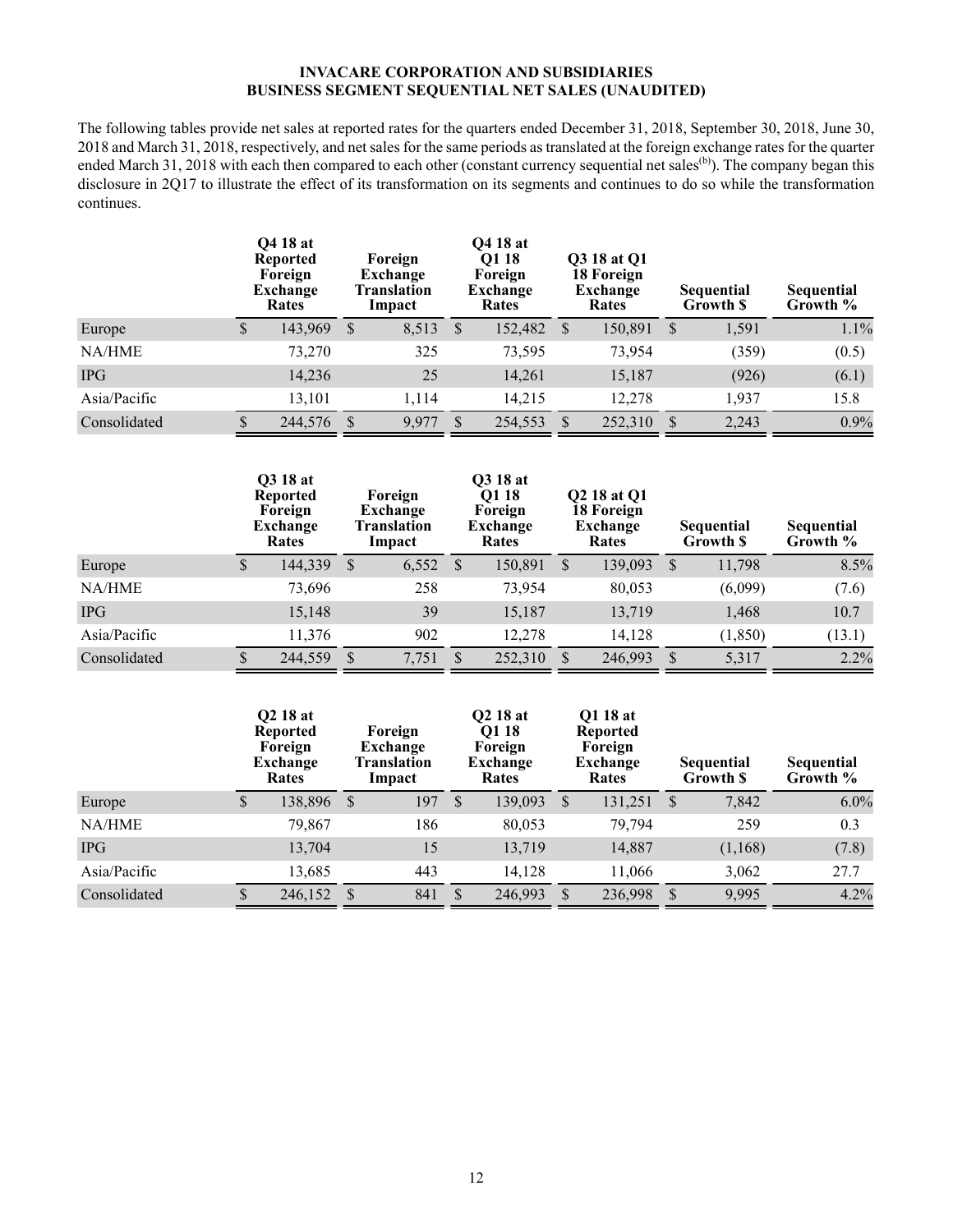#### **INVACARE CORPORATION AND SUBSIDIARIES CONDENSED CONSOLIDATED BALANCE SHEETS (UNAUDITED)**

|                                                                 | December 31,<br>2018 |                | December 31,<br>2017 |           |  |
|-----------------------------------------------------------------|----------------------|----------------|----------------------|-----------|--|
|                                                                 |                      | (In thousands) |                      |           |  |
| <b>Assets</b>                                                   |                      |                |                      |           |  |
| <b>Current Assets</b>                                           |                      |                |                      |           |  |
| Cash and cash equivalents                                       | $\mathcal{S}$        | 116,907        | $\mathbb{S}$         | 176,528   |  |
| Trade receivables, net                                          |                      | 119,743        |                      | 125,615   |  |
| Installment receivables, net                                    |                      | 1,574          |                      | 1,334     |  |
| Inventories, net                                                |                      | 128,123        |                      | 121,933   |  |
| Other current assets                                            |                      | 31,063         |                      | 31,504    |  |
| <b>Total Current Assets</b>                                     |                      | 397,410        |                      | 456,914   |  |
| <b>Other Assets</b>                                             |                      | 6,360          |                      | 97,576    |  |
| <b>Intangibles</b>                                              |                      | 26,506         |                      | 30,244    |  |
| <b>Property and Equipment, net</b>                              |                      | 74,306         |                      | 80,016    |  |
| Goodwill                                                        |                      | 381,273        |                      | 401,283   |  |
| <b>Total Assets</b>                                             | \$                   | 885,855        | $\mathcal{S}$        | 1,066,033 |  |
| <b>Liabilities and Shareholders' Equity</b>                     |                      |                |                      |           |  |
| <b>Current Liabilities</b>                                      |                      |                |                      |           |  |
| Accounts payable                                                | $\mathcal{S}$        | 92,469         | $\mathbb{S}$         | 90,566    |  |
| Accrued expenses                                                |                      | 99,867         |                      | 118,697   |  |
| Current taxes payable                                           |                      | 3,762          |                      | 6,761     |  |
| Short-term debt and current maturities of long-term obligations |                      | 2,110          |                      | 2,040     |  |
| <b>Total Current Liabilities</b>                                |                      | 198,208        |                      | 218,064   |  |
| <b>Long-Term Debt</b>                                           |                      | 253,535        |                      | 241,405   |  |
| <b>Other Long-Term Obligations</b>                              |                      | 74,965         |                      | 183,270   |  |
| <b>Shareholders' Equity</b>                                     |                      | 359,147        |                      | 423,294   |  |
| <b>Total Liabilities and Shareholders' Equity</b>               | \$                   | 885,855        | $\mathcal{S}$        | 1,066,033 |  |

#### **INVACARE CORPORATION AND SUBSIDIARIES RECONCILIATION FROM NET CASH PROVIDED (USED) BY OPERATING ACTIVITIES TO FREE CASH FLOW (d)**

|                                                  |      | Three Months Ended |              |              | <b>Twelve Months Ended</b> |           |      |           |  |
|--------------------------------------------------|------|--------------------|--------------|--------------|----------------------------|-----------|------|-----------|--|
| (In thousands)                                   |      | December 31.       |              | December 31. |                            |           |      |           |  |
|                                                  | 2018 |                    |              | 2017         | 2018                       |           | 2017 |           |  |
| Net cash provided (used) by operating activities | D    | 3,119              | <sup>S</sup> | 27,593       | S                          | (46, 423) | S    | (25,774)  |  |
| Plus:                                            |      |                    |              |              |                            |           |      |           |  |
| Sale of property and equipment                   |      |                    |              | 158          |                            | 40        |      | 369       |  |
| Advance payment from sale of property            |      |                    |              |              |                            | 3,524     |      |           |  |
| Less:                                            |      |                    |              |              |                            |           |      |           |  |
| Purchases of property and equipment              |      | (2,009)            |              | (7,180)      |                            | (9,823)   |      | (14, 569) |  |
| Free Cash Flow <sup>(d)</sup>                    |      | 1,112              |              | 20,571       |                            | (52, 682) |      | (39, 974) |  |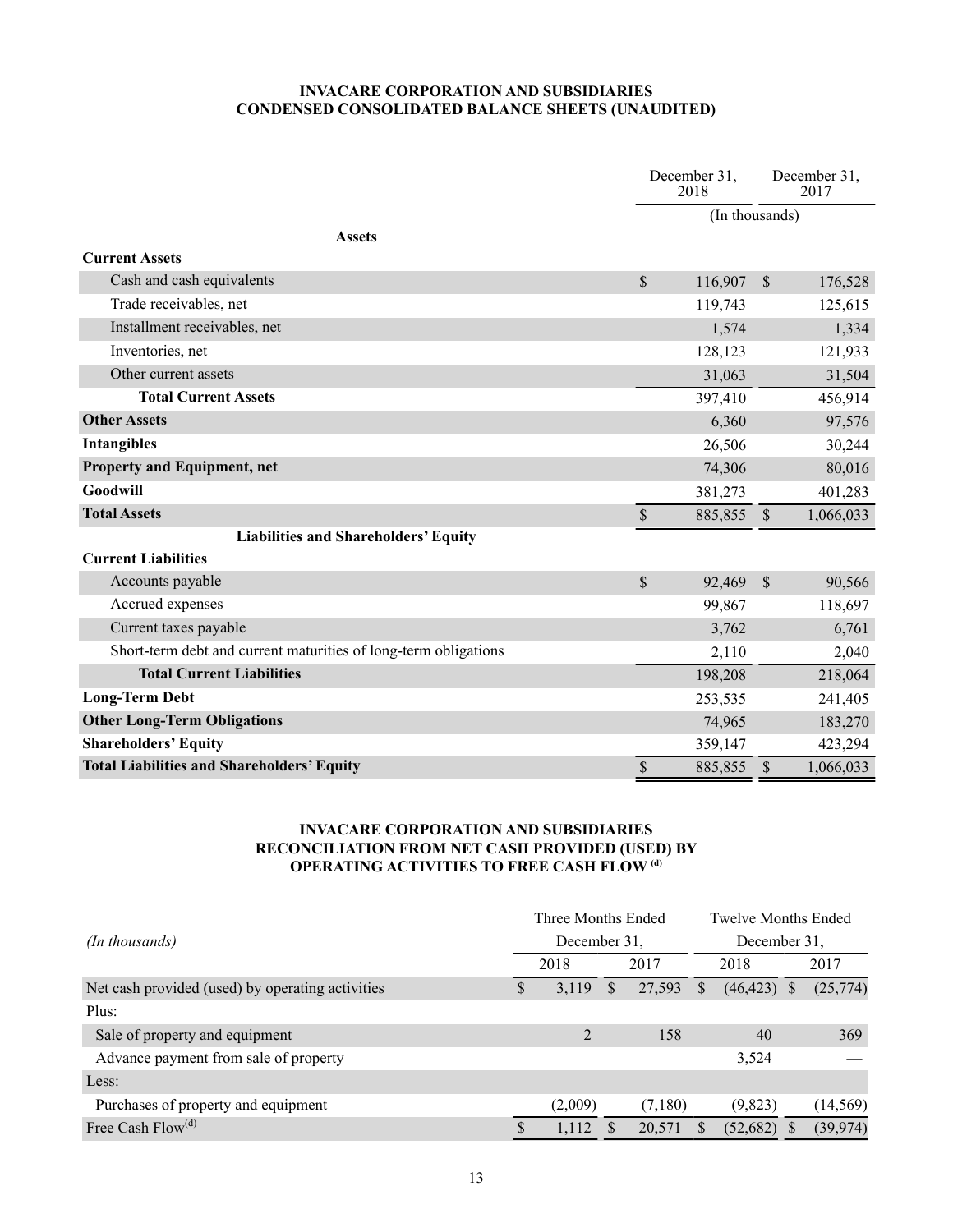## **Definitions of Non-GAAP Financial Measures**

<sup>(a)</sup> "Constant currency net sales" is a non-GAAP financial measure, which is defined as net sales excluding the impact of foreign currency translation. The current year's functional constant currency net sales are translated using the prior year's foreign exchange rates. These amounts are then compared to the prior year's sales to calculate the constant currency net sales change. The "Business Segments Net Sales" table accompanying this release compares net sales as reported and net sales excluding the effects of foreign exchange translation by segment and for the consolidated company for the three and twelve months ended December 31, 2018 and December 31, 2017, respectively. The company believes that this financial measure provides meaningful information for evaluating the core operating performance of the company. This financial measure is reconciled to the related GAAP financial measures in the "Business Segment Net Sales" table included in this press release.

(b) "Constant currency sequential net sales" is a non-GAAP financial measure in which a given quarter's net sales are compared to the most recent prior quarter's net sales with each quarter's net sales translated at the foreign exchange rates for the quarter ended March 31, 2018. The "Business Segment Sequential Net Sales" table accompanying this release compares net sales for the three months ended December 31, 2018, September 30, 2018, June 30, 2018 and March 31, 2018 to each other with each quarter translated at the foreign exchange rates for the three months ended March 31, 2018. The company believes that this financial measure provides meaningful information for evaluating the core operating performance of the company. This financial measure is reconciled to the related GAAPfinancial measures in the "Business Segment Sequential Net Sales" table included in this press release.

 $^{(c)}$  "Adjusted net loss per share" ("Adjusted EPS") is a non-GAAP financial measure, which is defined as adjusted net loss<sup>(i)</sup> divided by weighted average shares outstanding, assuming dilution. It should be noted that the company's definition of Adjusted EPS may not be comparable to similar measures disclosed by other companies because not all companies and analysts calculate Adjusted EPS in the same manner. The company believes that its exclusion adjustments are generally recognized by the industry in which it operates as relevant in computing Adjusted EPS as a supplementary non-GAAP financial measure used by financial analysts and others in the company's industry to meaningfully evaluate operating performance. This financial measure is reconciled to the related GAAPfinancial measure in the "Reconciliation of Net Loss Per Share to Adjusted Net Loss per Share" table located after the Condensed Consolidated Statement of Operations included in this press release.

(d) "Free cash flow" is a non-GAAP financial measure, which is defined as net cash provided (used) by operating activities less purchases of property and equipment plus proceeds, including advances from sales of property and equipment. Management believes that this financial measure provides meaningful information for evaluating the overall financial performance of the company and its ability to repay debt or make future investments. This financial measure is reconciled to the related GAAPfinancial measure in the "Reconciliation from Net Cash Used by Operating Activities to Free Cash Flow" table located after the Condensed Consolidated Balance Sheets included in this press release.

(e) "Earnings Before Interest Taxes Depreciation and Amortization" ("EBITDA") is a non-GAAP financial measure, which is defined as net loss plus: income taxes, interest expense-net, net gain or loss on convertible debt derivatives, asset write-downs related to intangible assets and depreciation and amortization. The company believes that this financial measure provides meaningful information which is used by financial analysts and others in the company's industry to evaluate the performance of the company. This financial measure is reconciled to the related GAAP financial measure in the "Reconciliation of Net Loss to EBITDA" table included in this press release.

 $<sup>(f)</sup>$  "Constant Currency SG&A" is a non-GAAP financial measure, which is defined as SG&A expense excluding the impact of</sup> foreign currency translation. The current period's functional constant currency SG&A expenses are translated using the prior year's foreign exchange rates. These amounts are then compared to the prior year's SG&A expenses to calculate the constant currency SG&A expenses change.

 $^{(g)}$  Cash conversion days are equal to days in receivables plus days in inventory less days in accounts payable.

 $<sup>(h)</sup>$  "Adjusted EBITDA" is a non-GAAP financial measure, which is defined as net loss plus: income taxes, interest expense-net,</sup> net gain or loss on convertible debt derivatives, asset write-downs related to intangible assets, depreciation and amortization, equity compensation and charges related to restructuring activities. The company believes that this financial measure provides meaningful information which is used by financial analysts and others in the company's industry to evaluate the performance of the company.

(i) "Adjusted net loss" is a non-GAAPfinancial measure, which is defined as net loss before income taxes net of adjusted income taxes. Adjusted net loss before income taxes is computed as the net loss excluding the amortization of convertible debt discounts recorded in interest expense (\$3.0 million and \$11.6 million pre-tax for the three and twelve months ended December 31, 2018,